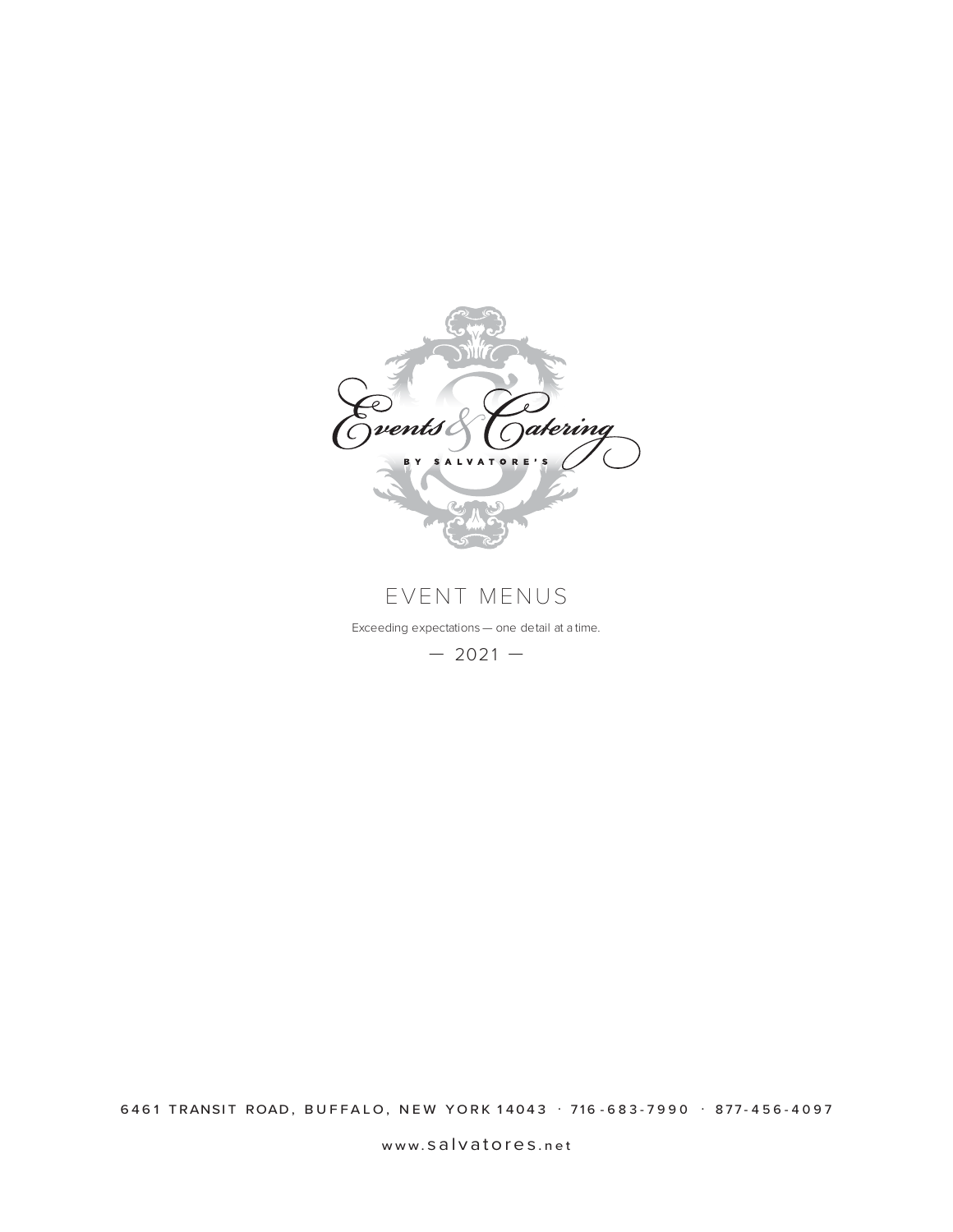

MINIMUM GUARANTEE APPLIES includes beverage service: orange juice, regular and decaf coffee and tea

### Plated Breakfast

Available 7 a.m. - 10 a.m.

### First Course

**Seasonal Fresh Fruit** a seasonal selection of fresh fruit and berries.

# Second Course

### CHOICE OF ONE

Available 7 a.m. - 10 a.m.

Displayed selections

CHOICE OF ONE

Scrambled Eggs . 19 PER PERSON Southwestern seasoned with salt and pepper served with danish, breakfast potatoes, bacon and breakfast sausage.

#### **Greek Frittata** . **22 PER PERSON** eggs, spinach and feta served with danish, breakfast potatoes, bacon and breakfast sausage

Breakfast Buffet . 17 **PER PERSON**

**Assorted Breakfast Pastries Assorted Muffins**

**Seasonal Fresh Fruit Scrambled Eggs** 

**French Toast Breakfast Potatoes**

**Breakfast Sausage Applewood Smoked Bacon**

### **Frittata** . **22 PER PERSON** eggs, peppers, onions, cheddar served with danish, breakfast potatoes, bacon and breakfast sausage.

### Enhancements

**Omelette Station** . **6 PER PERSON MINIMUM 50 GUESTS** freshly made omelette with your choice of peppers, onions, cheese, ham, mushrooms and diced tomatoes

### **Eggs Benedict**

**Station** . **6 PER PERSON MINIMUM 50 GUESTS** poached eggs on english muffins, toppings include: spinach, bacon, chives, tomato, canadian bacon, sauces: classic hollandaise and choron 

### **The Cookie**

**Jar** . **4.50 PER PERSON**  chocolate chip cookies, peanut butter cookies, m&m cookies and brownie bites — s*erved with regular & decaf coffee and tea*

### **Signature**

**Sweets Table** . **7 PER PERSON** A variety of Salvatore's favorite desserts including, mini cannoli, cheesecake, lemon bars, dessert cups and more *— served with regular & decaf coffee and tea*

#### **Bloody Mary Bar**

Absolut, celery sticks, jumbo olives, dill pickles, pepperoncini, fresh mini mozzarella, pepperoni, hot sauce

**One Hour** . **8.5 PER PERSON Two Hour** . **12 PER PERSON**

#### **Mimosa Bar**

Champagne, strawberries, blueberries and pineapple customized by your guests and made to order.

**One Hour** . **7 PER PERSON Two Hour** . **10 PER PERSON**

# Brunch Buffet . 24 **PER PERSON**

Available 10 a.m. - 1 p.m.

### Displayed selections

| <b>Assorted Breakfast Pastries</b> | <b>French Toast</b>            |
|------------------------------------|--------------------------------|
| <b>Assorted Muffins</b>            | <b>Eggs Benedict With</b>      |
| <b>Seasonal Fresh Fruit</b>        | <b>Fresh Hollandaise Sauce</b> |
| Garden Salad                       | <b>Scrambled Eggs</b>          |
| CHOICE OF TWO                      | <b>Breakfast Potatoes</b>      |
| <b>Breakfast Sausage</b>           | <b>Applewood Smoked Bacon</b>  |
| <b>Chicken Francaise</b>           | <b>Bourbon Chicken</b>         |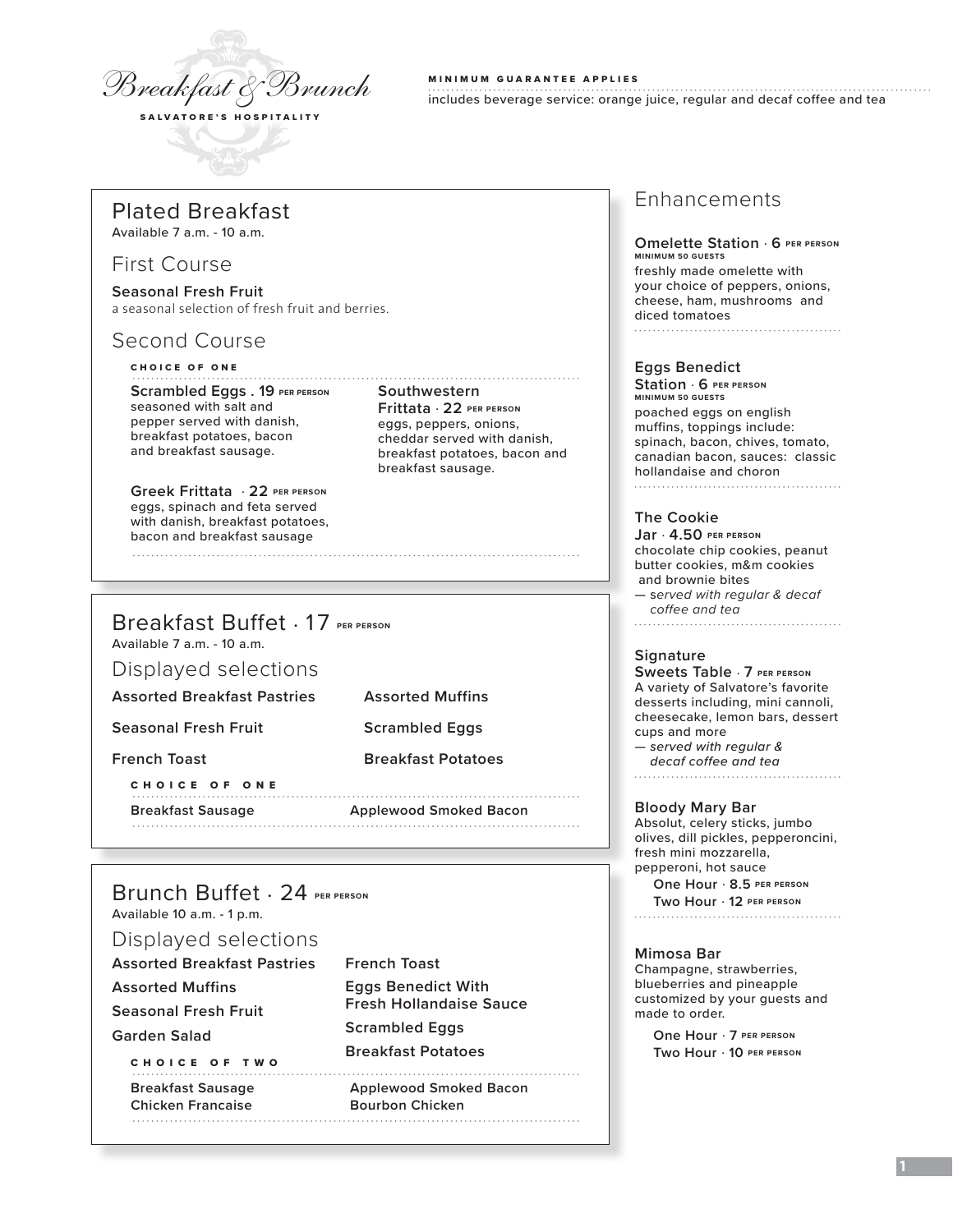

# First Course

#### CHOICE OF ONE

**Italian Wedding Soup** 

#### **Minestrone soup**

**Fruit Cup**

**Classic Caesar Salad** fresh romaine lettuce with our homemade dressing and homemade croutons

#### **Fresh Garden Salad**

mixed greens, cucumber, shredded carrots and cherry tomatoes with a red-wine vinaigrette

**Greek Salad**  mixed greens, feta, tomato, cucumber, red onion, sliced black olive and bell pepper with a red-wine vinaigrette

### Starch

CHOICE OF ONE **Twice Baked Potato Roasted Potato Medley Mini Yukon Potatoes Mashed Potatoes** 

# Vegetable

| <b>CHOICE OF ONE</b>             |  |  |
|----------------------------------|--|--|
| Seasonal Vegetable               |  |  |
| <b>Garlic Green Beans</b>        |  |  |
| <b>Seasoned Broccoli</b>         |  |  |
| <b>Parmesan Brussels Sprouts</b> |  |  |

# Dessert

| <b>CHOICE OF ONE</b>                      |
|-------------------------------------------|
| <b>Homemade Apple Crisp</b>               |
| <b>Cheesecake With Strawberry Topping</b> |
| <b>Cheesecake With Raspberry Topping</b>  |
| Deluxe Brownie                            |
|                                           |

MINIMUM GUARANTEE APPLIES Three course meal includes: coffee and tea, bread and butter **AVAILABLE 11 A.M. - 2 P.M.**

### Hot Entrées **SERVED BY OUR STAFF**

#### CHOICE OF ONE

**5 oz Filet Mignon** . **31 PER PERSON** the most tender of all cuts, with Salvatore's demi-glace

**Prime Rib** . **27 PER PERSON** 8 oz boneless cut, served with au jus

**Chicken Milanese** . **20 PER PERSON** panko breaded chicken with arugula, tomatoes, asiago, cucumber and white balsamic

**Bourbon Chicken** . **20 PER PERSON** grilled chicken breast served with our sweet bourbon glaze and garnished with fresh pineapple salsa

**Chicken Française** . **20 PER PERSON** seasoned chicken breast seared and then topped with a lemon sauce and garnished with fresh parsley.

**Chicken Parmigiana** . **20 PER PERSON** breaded chicken breast with tomatoes and marinara sauce topped with melted provolone served with rigatoni and red sauce

**Fresh Salmon** . **22 PER PERSON** served with a lemon herb sauce

**Vegetable Napoleon** . **19 PER PERSON** eggplant, portabella mushroom, roasted red peppers and zucchini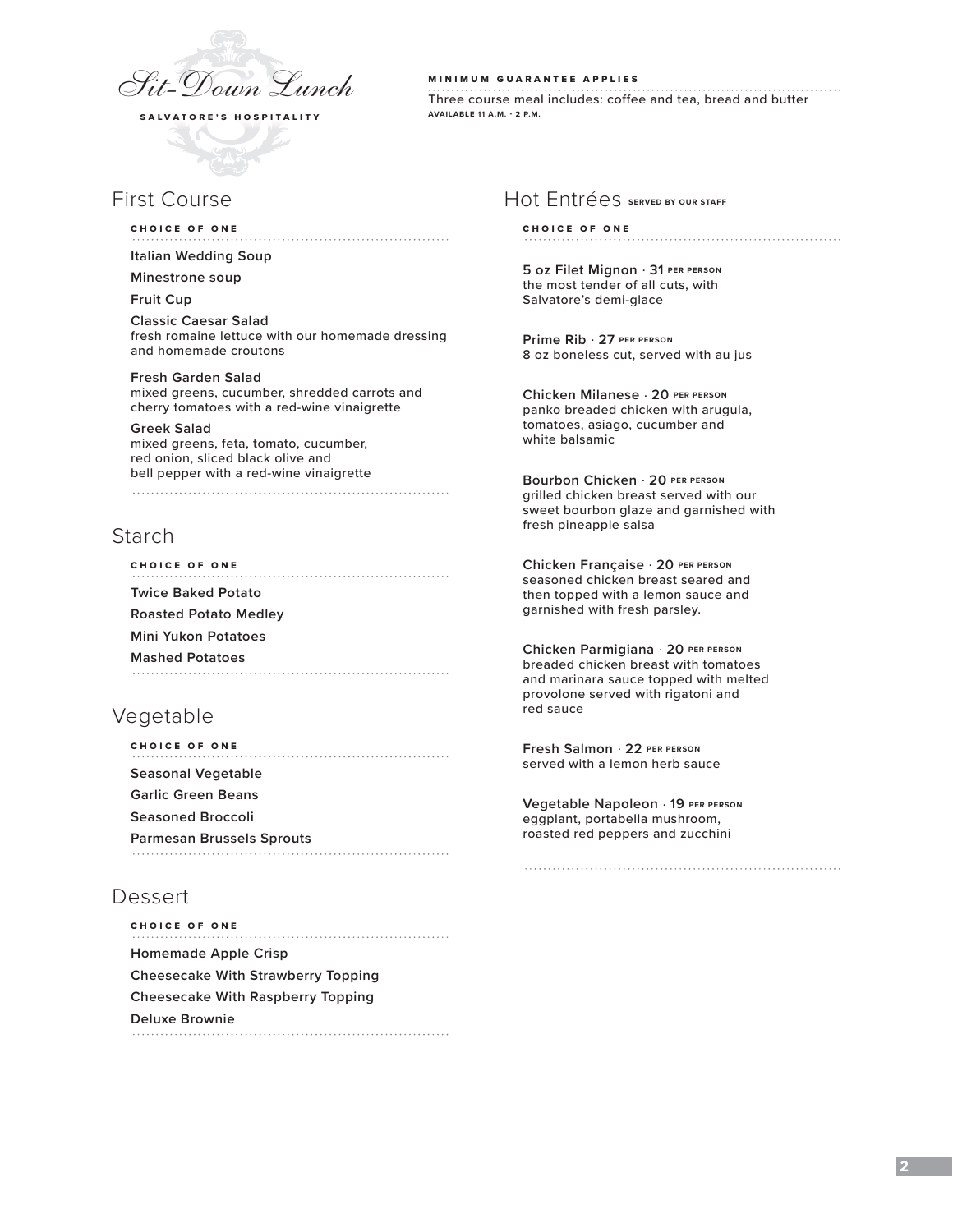

# *\$22*

#### MINIMUM GUARANTEE APPLIES

includes: coffee, tea and soda, bread and butter **AVAILABLE 11 A.M. - 2 P.M. PER GUEST**

### First Course **INDIVIDUALLY SERVED**

#### CHOICE OF ONE

**Italian Wedding Soup** 

**Minestrone soup**

**Fruit Cup**

**Classic Caesar Salad** fresh romaine lettuce with our homemade dressing and homemade croutons

**Fresh Garden Salad**  mixed greens, cucumber, shredded carrots and cherry tomatoes with a red-wine vinaigrette

**Greek Salad**  mixed greens, feta, tomato, cucumber, red onion, sliced black olive and bell pepper with a red-wine vinaigrette 

# Buffet Includes

**Seasonal Fresh Fruit Whipped Mashed Potatoes Seasonal Vegetables Baked Rigatoni**

### Meats

| CHOICE OF TWO     |                                     |
|-------------------|-------------------------------------|
| Bourbon Chicken   | <b>Roast Beef Served With Rolls</b> |
| Chicken Francaise | Meatballs                           |
| Chicken Milanese  | Italian Sausage                     |
|                   |                                     |

Add a third meat selection to your buffet  $\cdot$  3.50 PER PERSON 

### Dessert **INDIVIDUALLY SERVED**

**Chicken Parmigiana**

CHOICE OF ONE **Homemade Apple Crisp Cheesecake With Strawberry Topping Cheesecake With Raspberry Topping Deluxe Brownie** Enhancements

#### **Breakfast Pastries** . **3 PER PERSON** assorted danish and muffins displayed on a station or served on a platter to each table

#### **Bloody Mary Bar**

Absolut, celery sticks, jumbo olives, dill pickles, pepperoncini, fresh mini mozzarella, pepperoni, hot sauce **One Hour** . **8.5 PER PERSON**

**Two Hour** . **12 PER PERSON**

#### **Mimosa Bar**

Champagne, strawberries, blueberries and pineapple customized by your guests and made to order **One Hour** . **7 PER PERSON Two Hour** . **10 PER PERSON**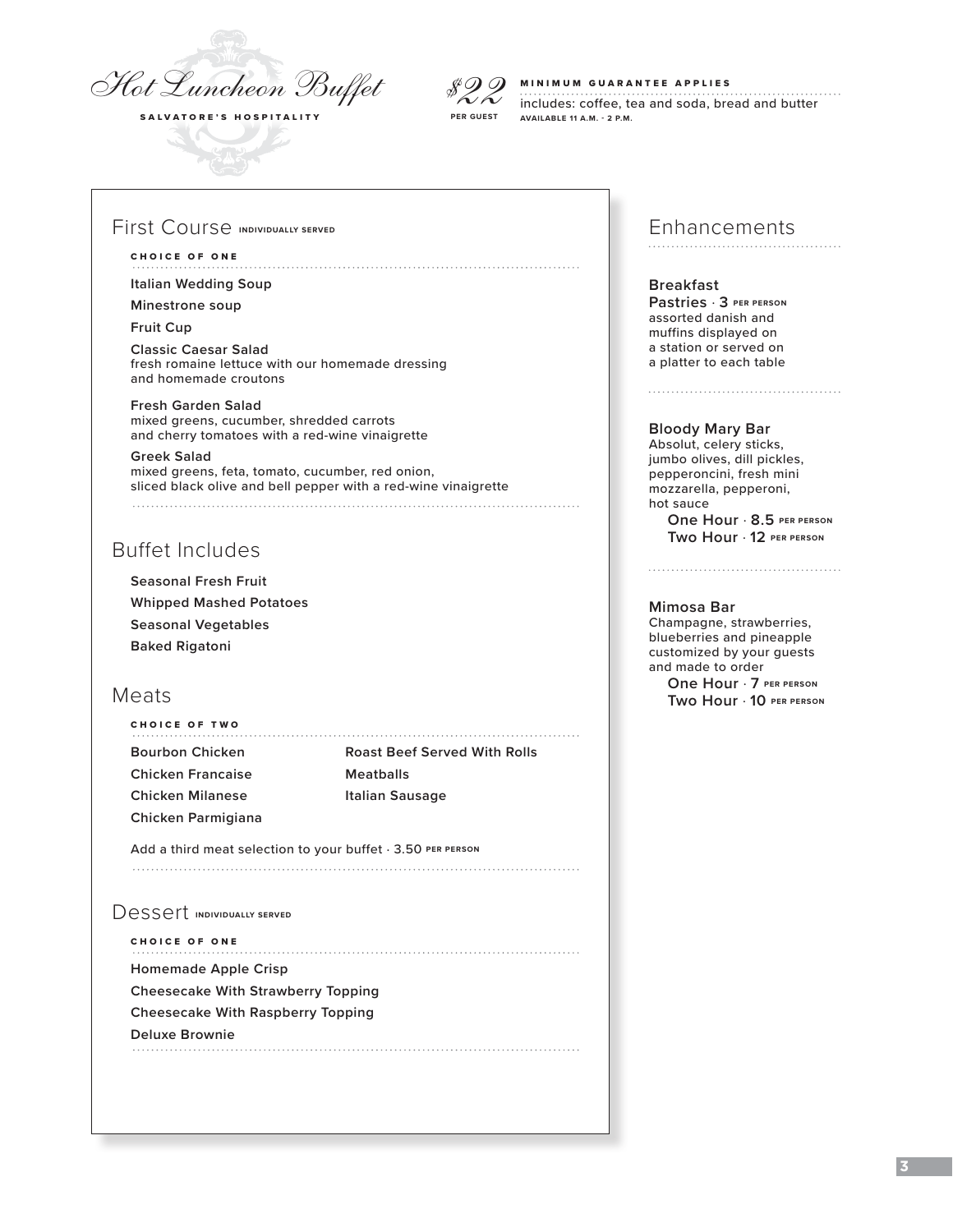



#### MINIMUM GUARANTEE APPLIES

includes: coffee, tea and soda, bread and butter **AVAILABLE 11 A.M. - 2 P.M.**

# First Course

CHOICE OF ONE

#### **Classic Caesar Salad**

fresh romaine lettuce with our homemade dressing and homemade croutons

**Fresh Garden Salad**  mixed greens, cucumber, shredded carrots and cherry tomatoes with a red-wine vinaigrette

**Greek Salad**  mixed greens, feta, tomato, cucumber, red onion, sliced black olive and bell pepper with a red-wine vinaigrette 

### Wraps & Sandwiches

CHOICE OF THREE

**Chicken Caesar Wrap** 

**Roasted Red Pepper Turkey Wrap** 

**Grilled Veggie And Hummus Wrap** 

**Roast Beef Of Foccocia**

**Classic Turkey On Sesame Loaf**

**Waldorf Chicken Salad**

### Sides

CHOICE OF THREE **Seasonal Fresh Fruit Potato Salad Tomato-Cucumber Salad Homemade Potato Chips** 

**Italian Pasta Salad** 

**Lemon Cucumber Orzo** 

Dessert **INDIVIDUALLY SERVED** 

CHOICE OF ONE 

**Homemade Apple Crisp** 

**Cheesecake With Strawberry Topping Cheesecake With Raspberry Topping**

**Deluxe Brownie**

Baby & Bridal Showers

Complimentary Fruit Punch And Infused Water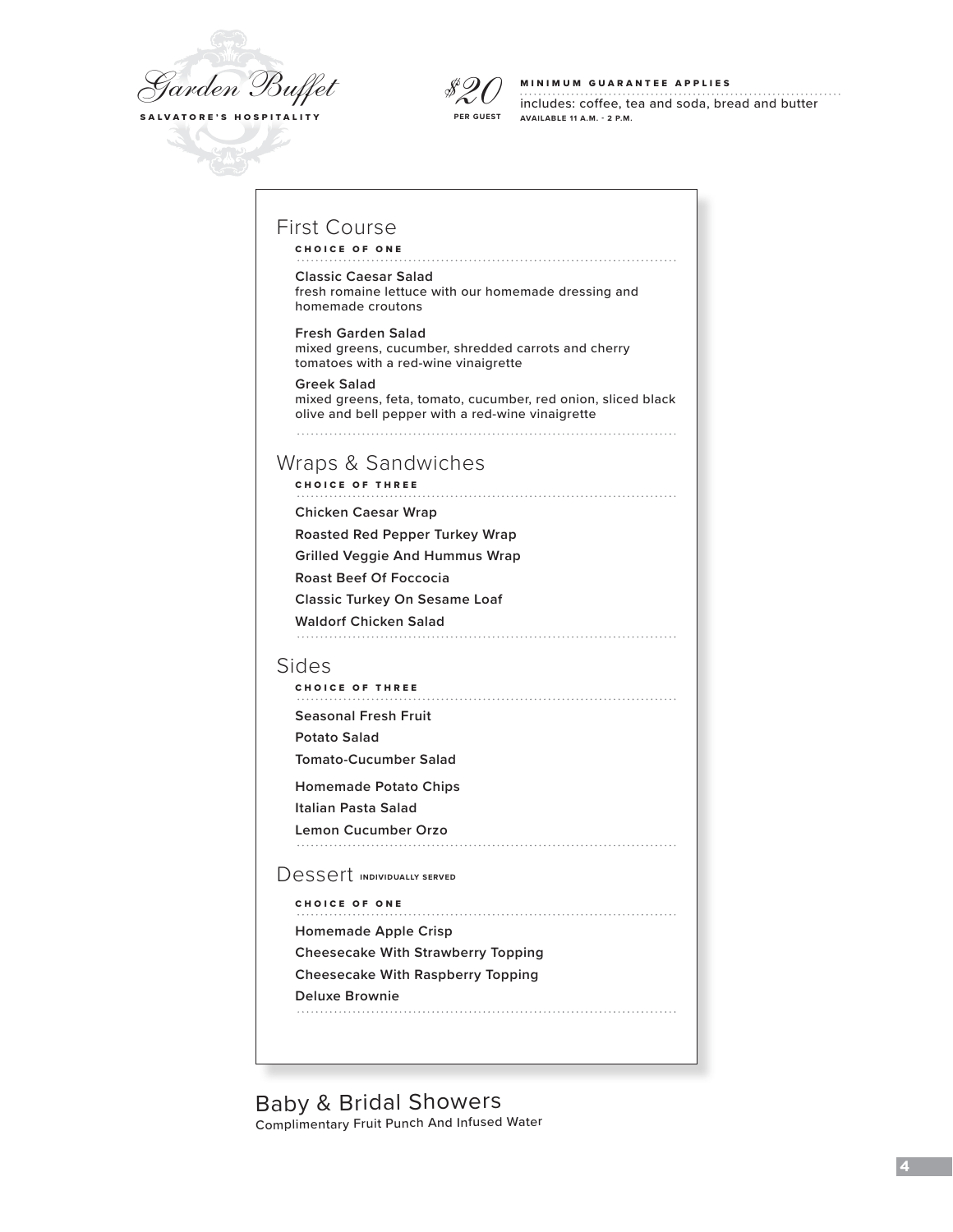

# **Continental** Breakfast

assorted breakfast pastries and muffins, juice, coffee and tea

#### **Hot Breakfast**

**Upgrade . 5 PER PERSON WILL BE ADDED TO CONTINENTAL BREAKFAST** scrambled eggs, bacon, sausage and breakfast potatoes

# Morning Break

assortment of granola bars

# Afternoon Break

individual bags of chips & pretzels

# Enhance Your Breaks

#### **Bottled Water** . **2 PER PERSON**

**Coffee And Tea Bar** . **2 PER PERSON** displayed all day in your seminar room and breakout rooms

**The Cookie Jar** . **4.50 PER PERSON** chocolate chip cookies, peanut butter cookies, m&m cookies and brownie bites

**Hot Pretzels** . **5.50 PER PERSON** with nacho and cheddar cheese, honey mustard and cream cheese

**Parfait Bar** . **4.50 PER PERSON** individual greek yogurt served with granola, fresh strawberries and blueberries with dried fruit

**Cider & Donuts** . **6** PER PERSON hot apple cider with a variety of Paula's doughnut holes



#### MINIMUM GUARANTEE APPLIES

Includes: coffee, tea and infused water station available all day in the general session room, screen, projector, microphone, podium, and high speed wireless internet

### Lunch Options CHOICE OF ONE LUNCH OPTION

### Hot Luncheon Buffet

Includes: coffee, tea and soda, bread and butter, dessert

#### **Salad** CHOICE OF ONE

| <b>Classic Caesar Salad</b> | <b>Fresh Garden Salad</b> |
|-----------------------------|---------------------------|
|                             |                           |

### **Buffet Includes**

**Seasonal Vegetables Baked Rigatoni**

**Seasonal Fresh Fruit Whipped Mashed Potatoes**

### **Meats** CHOICE OF TWO

**Bourbon Chicken Meatballs Chicken Milanese Italian Sausage**

**Chicken Francaise Roast Beef Served With Rolls**

**Chicken Parmigiana** 

# Garden Buffet

 Includes: potato salad, fresh fruit medley, homemade potato chips, coffee, tea and soda, dessert

#### **Salad** CHOICE OF ONE

**Classic Caesar Salad Fresh Garden Salad Greek Salad** 

#### **Wrap & Sandwich Platter** CHOICE OF THREE

| Chicken Caesar Wrap        | <b>Roasted Red Pepper Turkey Wrap</b> |
|----------------------------|---------------------------------------|
| Waldorf Chicken Salad Wrap | <b>Grilled Veggie And Hummus Wrap</b> |
| Roast Beef Of Foccocia     | <b>Classic Turkey On Sesame Loaf</b>  |
|                            |                                       |

# Buffalo's Best Buffet

Includes: coffee, tea and soda, rolls and butter, dessert

**Italian Pasta Salad Sweet And Sour Cole Slaw**

**Classic Caesar Salad Beef On Weck**

**Assortment Of Gourmet Pizzas**

# Dessert Course

**Served Dessert Course CHOICE OF ONE** 

| <b>Homemade Apple Crisp</b> | Cheesecake With Strawberry Topping |
|-----------------------------|------------------------------------|
| Deluxe Brownie              | Cheesecake With Raspberry Topping  |
|                             |                                    |

#### **Dessert Station**

brownie bites, mini cheesecake squares, and assorted cookies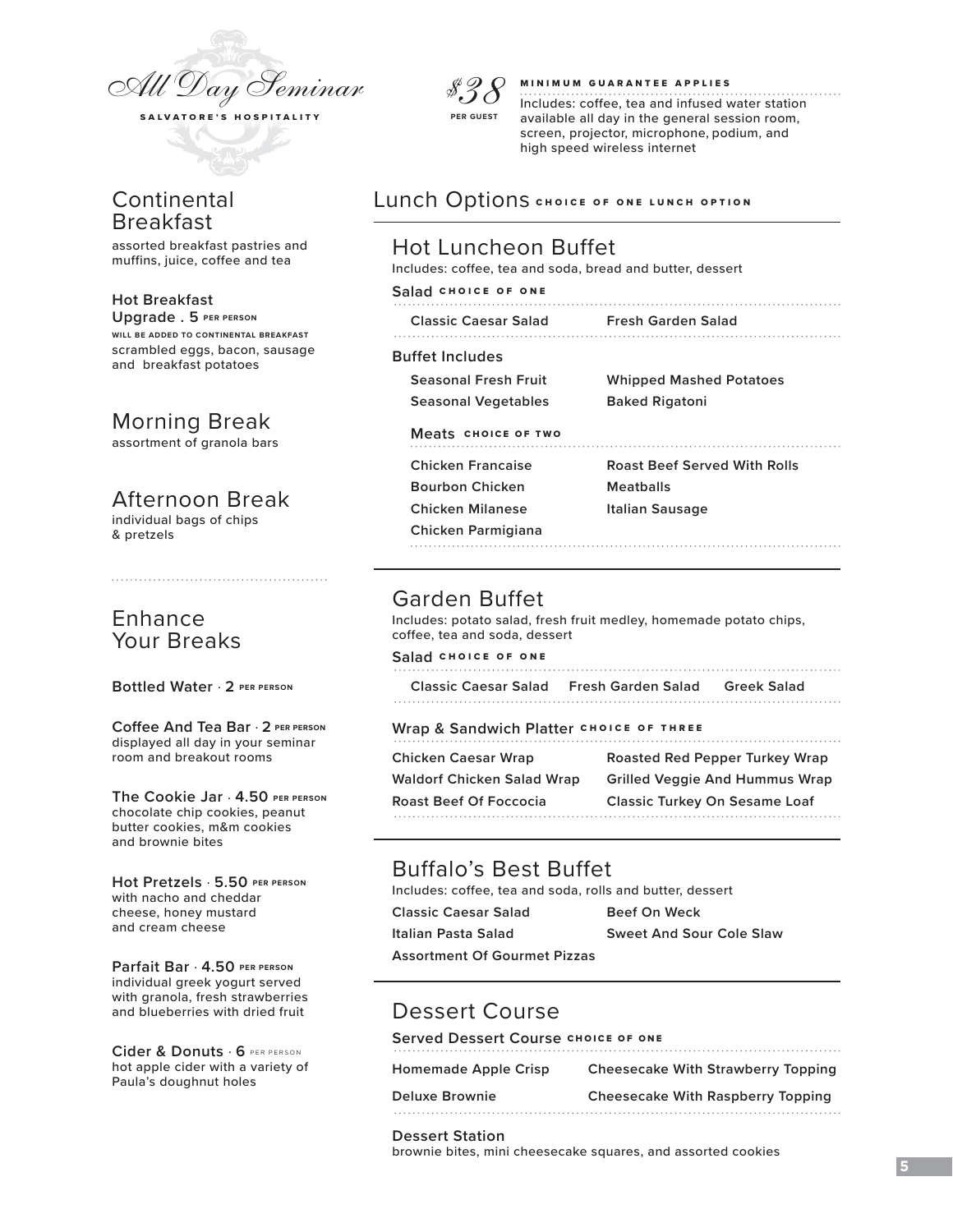

# Hors D'oeuvre Presentations

**Jumbo Shrimp Tower** . **625 PER DISPLAY**

200 jumbo shrimp displayed with lemons and cocktail sauche

**Imported and Domestic Cheese** . **5.50 PER PERSON** a variety of 3 cheeses selected by our chef and displayed with crackers and crostini

 Add Seasonal Fresh Fruit to your cheese display \$2.50 **PER PERSON**

**Seasonal Fresh Fruit** . **5 PER PERSON** a seasonal selection of fruit and berries served with our cannoli yogurt dip

**Bruschetta Bar** . **4.50 PER PERSON** Salvatore's olive tapenade, classic bruschetta and caprese bruschetta served with baked brie, crostini and fresh Italian bread

**Italian Charcuterie** . **8 PER PERSON** a selection of cured Italian meats and imported cheeses displayed with crostinis and crackers

**Crudité Display** . **4.50 PER PERSON** celery, carrots, zucchini, yellow squash, red pepper and broccoli served with our roasted vegetable dip, garlic hummus and pita

**Signature Breads** . **12 PER LOAF** Our homemade signature breads are cut into 8 pieces and can be added to your hors d'oeuvre display or to your table service with the first course.

**Spinach, Sausage, Bruschetta, Garlic With Melted Cheese, 1/2 Spinach & 1/2 Sausage**

**Flatbreads** . **15 PER FLATBREAD** Our flaltbreads are cut into 8 pieces and are a great addition to yourhors d'oeuvres display or to your table service with the first course.

FLATBREAD SELECTIONS:

**Our Margarita**  fresh mozzarella, red sauce, basil

**Crumbled Meatball**  meatball, parsley, fresh mozzarella, red sauce, arugula

**Caramelized Bleu** olive oil, caramelized onions, crumbled bleu cheese, mascarpone cheese, parsley

Hot Hors D'oeuvres per piece - order minimum 50

**Pancetta Wrapped Shrimp** . **4.75**

**Crab Cakes** . **3.00** 

**Bacon Wrapped Scallops** . **3.75**

**Clams Casino** . **2.00**

**Stuffed Mushroom Caps** . **1.50**

**Artichokes Francaise** . **1.50**

**Fried Lobster Mac-N-Cheese Spoons** . **2.75**

**Loaded Baked Potato Bites** . **1.50**

Cold hors d'oeuvres **PER PIECE - ORDER MINIMUM 50**

**Jumbo Shrimp Cocktail Shooters** . **3.25**

**Roasted Garlic Hummus Cups** . **1.50**

**Beef on Weck Crostini** . **1.50**

**Avocado Toast** . **1.75**

**Melon Ball And Proscuitto Spoons** . **2.00**

**Heirloom Caprese Skewers** . **1.75**

**Baguette With Brie, Pear And Balsamic** . **1.50**

**Peppered Cranberry And Goat Cheese On Wheatberry** . **1.50**

**Waldorf Chicken Salad Bites** . **1.75**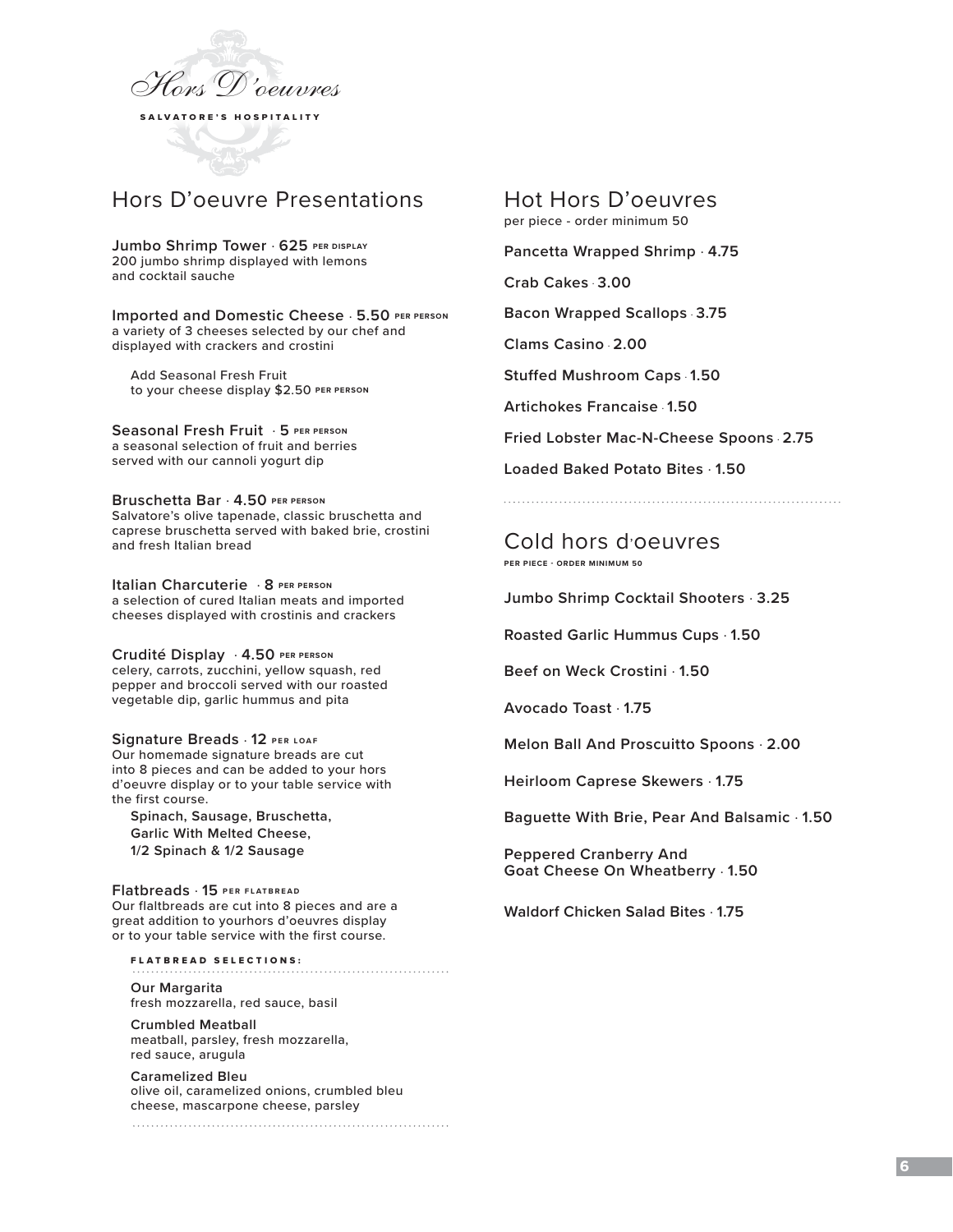

# Regular Bar **PER PERSON**

Includes soda, bar mixers and garnishments

### **Spirits**

| 7 Crown                          | Seagram's Vodka |
|----------------------------------|-----------------|
| <b>Beefeater</b>                 | Jim Beam        |
| <b>Dewars</b>                    | <b>Bacardi</b>  |
| <b>Southern Comfort</b>          | Captain Morgan  |
| <b>Manhattan's and Martini's</b> |                 |

# Draught Beer<br>Coors Lite

**Coors Lite Labatt Blue** 

# Wine Selections

| Merlot                    |                   |                |
|---------------------------|-------------------|----------------|
| <b>Cabernet Sauvignon</b> | <b>HOURS</b>      | <b>REGULAR</b> |
| Riesling                  |                   |                |
| <b>Pinot Grigio</b>       | <b>TWO HOUR</b>   | 17.00          |
|                           | <b>THREE HOUR</b> | 19.50          |
| Chardonnay                |                   |                |
| Moscato                   | <b>FOUR HOUR</b>  | 22.00          |
|                           | <b>FIVE HOUR</b>  | 24.50          |
| <b>Sauvignon Blanc</b>    |                   |                |

# Premium Bar **PER PERSON**

Includes the full Regular Bar with the following upgrades

| <b>Crown Royal</b>      |                   | <b>HOURS PREMIUM</b> |
|-------------------------|-------------------|----------------------|
| <b>Grey Goose</b>       | <b>TWO HOUR</b>   | 24.00                |
| <b>Woodford Reserve</b> | <b>THREE HOUR</b> | 27.50                |
| Hendrick's              | <b>FOUR HOUR</b>  | 29.00                |
|                         | <b>FIVE HOUR</b>  | 31.50                |

# **Bottle Service PER BOTTLE**

Upgrade your regular bar with premium brands. Some popular upgrades are listed below. Alternative options are available upon request.

**Woodford Reserve Bourbon** . **120**

**Johnny Walker Black Scotch** . **150**

**Crown Royal Whiskey** . **100**

**Jack Daniel's Whiskey** . **95**

**Tito's Vodka** . **90**

**Kettle One Vodka** . **95**

**Grey Goose Vodka** . **110**

**Hendricks Gin** . **95**

# Bottled Beer Upgrade . **3.50 PER PERSON**

### CHOICE OF TWO **Michelob Ultra Coors Lite Labatt Blue Labatt Blue Lite Budweiser Bud Lite**

# Beer, Wine & Soda Bar

| Wine Selections        |                           |
|------------------------|---------------------------|
| Merlot                 | <b>Cabernet Sauvignon</b> |
| Riesling               | <b>Pinot Grigio</b>       |
| Chardonnay             | Moscato                   |
| <b>Sauvignon Blanc</b> |                           |

### Draught Beer

| <b>Coors Lite</b> | Labatt Blue |
|-------------------|-------------|
| <b>HOURS</b>      |             |
| <b>TWO HOUR</b>   | 13.00       |
| <b>THREE HOUR</b> | 15.50       |
| <b>FOUR HOUR</b>  | 18.00       |
| <b>FIVE HOUR</b>  | 20.50       |

# Craft Beer Cylinders

Our bars are equipped with a third tap to hold a cylinder of your preferred beer (65 servings each). The options are endless but many are seasonal. We'll work with you to incorporate a specific brand to your bar package

# Wine With Dinner **7.50 PER PERSON**

A selection of two Italian | Prime signature wines served with dinner

|  |  |  | снооѕе тwо |  |  |  |  |  |  |  |
|--|--|--|------------|--|--|--|--|--|--|--|
|  |  |  |            |  |  |  |  |  |  |  |

| WHITE           |                           |
|-----------------|---------------------------|
| Chardonnay      | <b>Sauvignon Blanc</b>    |
| Moscato         | <b>Pinot Grigio</b>       |
| Sauvignon Blanc | Riesling                  |
| RED             |                           |
| Pinot Noir      | <b>Cabernet Sauvignon</b> |
| Merlot          | Zindfandel                |
|                 |                           |
|                 |                           |

# Champagne Toast . **<sup>3</sup> PER PERSON**

### Punch **PER GALLON**

**Fruit** . **30 Wine** . **40 Mimosa** . **50 Sangria** . **60 Champagne** . **45**

# Soda Bar

**Two Hour** . **6 PER PERSON Three Hour** . **7 PER PERSON Four Hour** . **8 PER PERSON**

**7**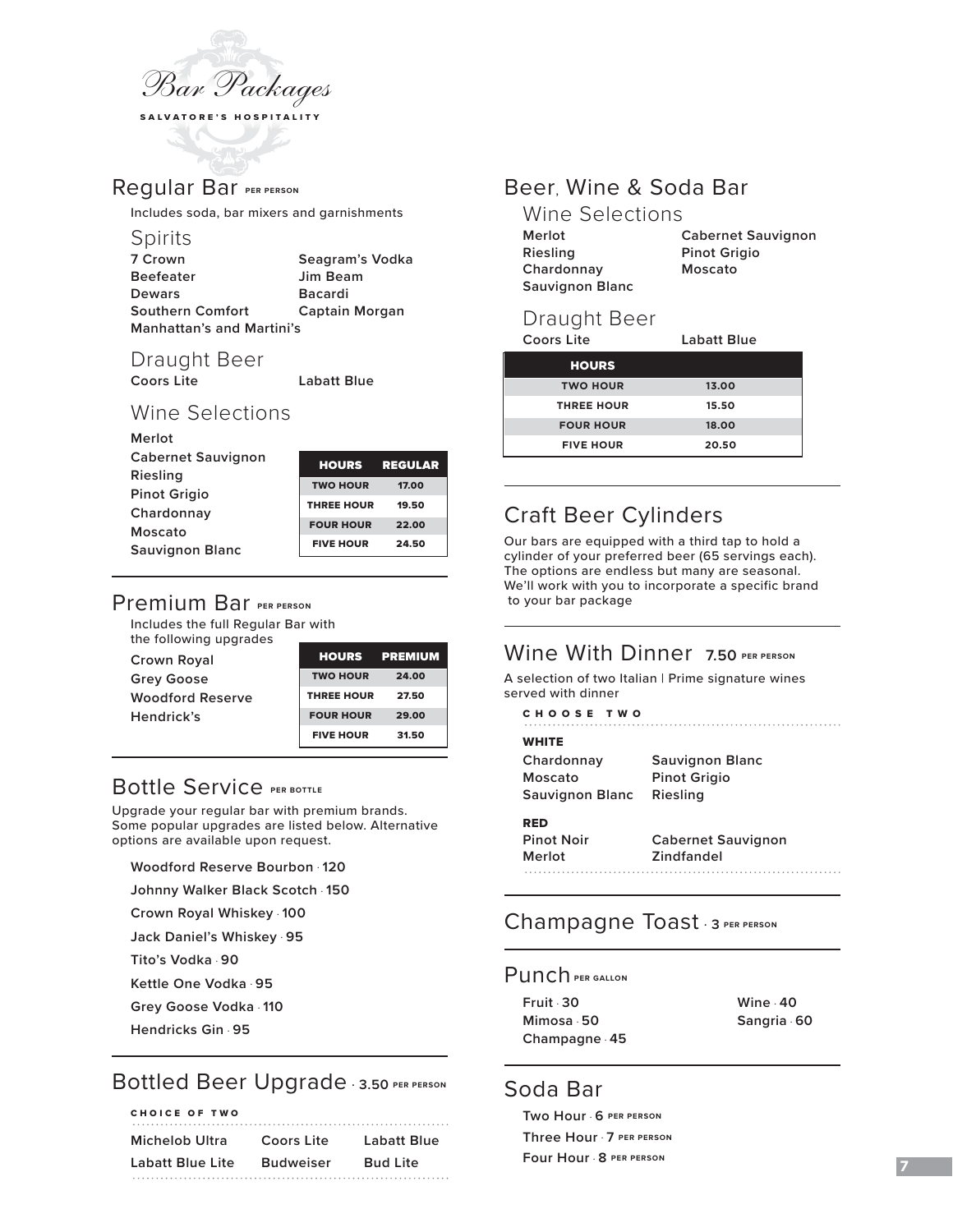

# First Course

#### CHOICE OF ONE

**Italian Wedding Soup** 

#### **Minestrone soup**

**Fruit Cup**

**Classic Caesar Salad** fresh romaine lettuce with our homemade dressing and homemade croutons

# **Fresh Garden Salad**

mixed greens, cucumber, shredded carrots and cherry tomatoes with a red-wine vinaigrette

**Greek Salad**  mixed greens, feta, tomato, cucumber, red onion, sliced black olive and bell pepper with a red-wine vinaigrette

### Starch

CHOICE OF ONE **Twice Baked Potato Roasted Potato Medley Mini Yukon Potatoes Mashed Potatoes**

# Vegetable

| <b>CHOICE OF ONE</b>             |
|----------------------------------|
| Seasonal Vegetable               |
| <b>Garlic Green Beans</b>        |
| <b>Seasoned Broccoli</b>         |
| <b>Parmesan Brussels Sprouts</b> |

# Dessert

CHOICE OF ONE **Homemade Apple Crisp Cheesecake With Strawberry Topping Cheesecake With Raspberry Topping Deluxe Brownie**

SERVED BY OUR STAFF Three course meal includes: coffee and tea, bread and butter

# Second Course

CHOICE OF THREE

**7 oz Filet Mignon** . **43 PER PERSON** the most tender of all cuts, with Salvatore's demi-glace

**9 oz Filet Mignon** . **47 PER PERSON** the most tender of all cuts, topped with Salvatore's steak butter

**8 oz Prime Rib** . **32 PER PERSON** boneless cut served with au jus

**12 oz Prime Rib** . **37 PER PERSON** boneless cut served with au jus

**New York Strip Steak** . **40 PER PERSON** 10 oz hand cut boneless steak topped with Salvatore's steak butter

**10 oz Grilled Berkshire Pork Chop** . **31 PER PERSON** with apple bacon jam

**Chicken Française** . **27 PER PERSON** seasoned chicken breast seared and then topped with a lemon sauce and garnished with fresh parsley

**Bourbon Chicken** . **27 PER PERSON** grilled chicken breast served with our sweet bourbon glaze and garnished with fresh pineapple

**Chicken Milanese** . **27 PER PERSON** panko breaded chicken with arugula, tomatoes, asiago, cucumber and white balsamic

**Chicken Parmigiana** . **27 PER PERSON** breaded chicken breast with tomatoes and marinara sauce topped with melted provolone served with rigatoni and red sauce

**Tuscan Chicken** . **30 PER PERSON** french chicken breast seasoned with garlic, sage, rosemary, kosher salt and ground pepper

**Fresh Salmon** . **30 PER PERSON** served with a lemon herb sauce

**Vegetable Napoleon** . **26 PER PERSON** eggplant, portabella mushroom, roasted red peppers and zucchini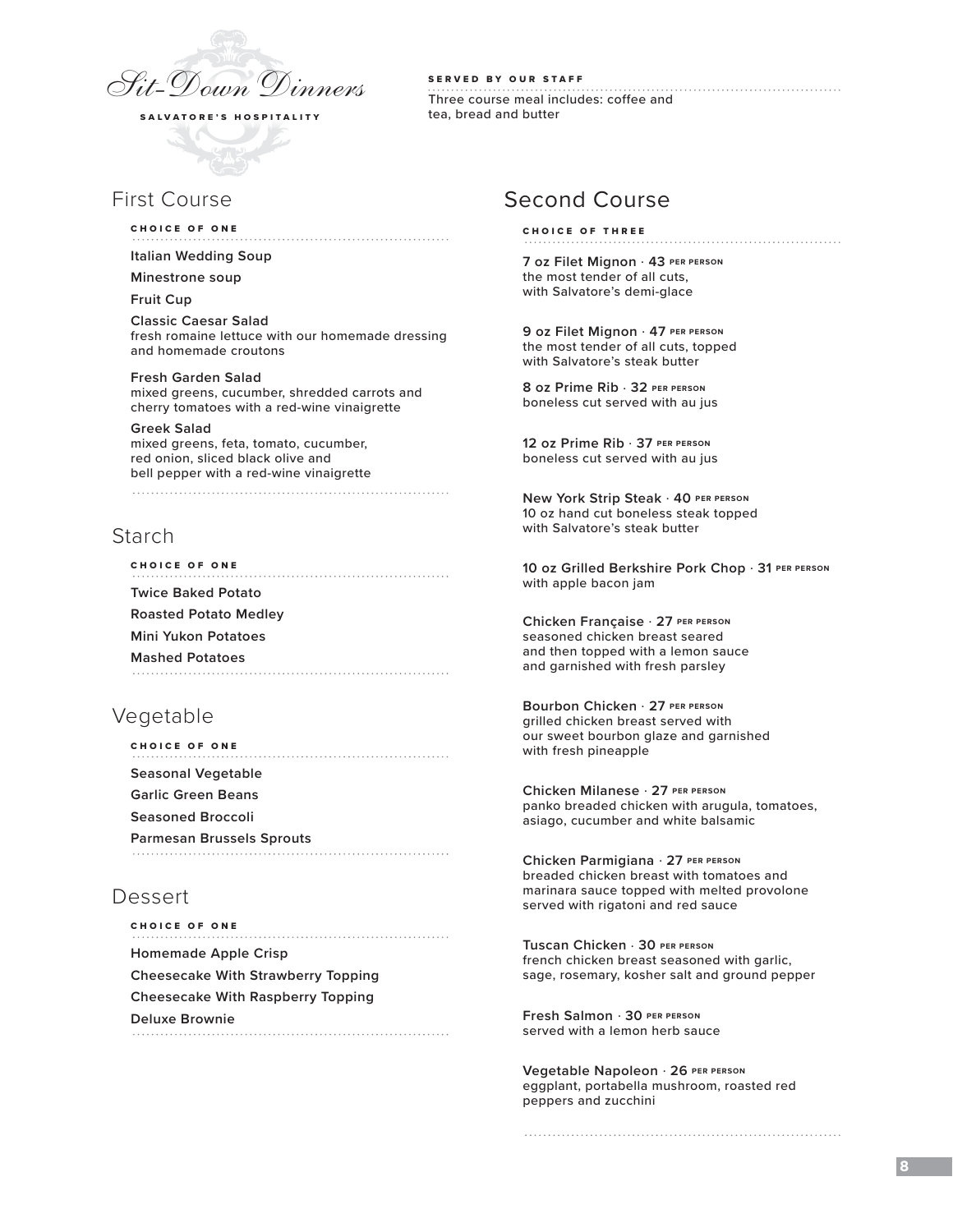

First Course

CHOICE OF ONE

**Italian Wedding Soup Minestrone soup**

**Fruit Cup**

# Second Course

CHOICE OF ONE

**Classic Caesar Salad** fresh romaine lettuce with our homemade dressing and homemade croutons

**Fresh Garden Salad**  mixed greens, cucumber, shredded carrots and cherry tomatoes with a red-wine vinaigrette

**Greek Salad**  mixed greens, feta, tomato, cucumber, red onion, sliced black olive and bell pepper with a red-wine vinaigrette 

### Starch

CHOICE OF ONE **Twice Baked Potato Roasted Potato Medley Mini Yukon Potatoes**

**Mashed Potatoes**

# Vegetable

CHOICE OF ONE **Seasonal Vegetable Garlic Green Beans Seasoned Broccoli Parmesan Brussels Sprouts**

Dessert **INDIVIDUALLY SERVED** 

CHOICE OF ONE **Homemade Apple Crisp Cheesecake With Strawberry Topping Cheesecake With Raspberry Topping Deluxe Brownie** 

SERVED BY OUR STAFF *\$3650*

Four course meal includes: coffee. tea and bread & butter **PER GUEST**

# Dual Entrée

### **A Plated Combination**

**Chateaubriand** sliced tenderloin of filet

AND A CHOICE OF ONE OF THE FOLLOWING

**Chicken Française** seasoned chicken breast seared and then topped with a lemon sauce and garnished with fresh parsley

**Chicken Milanese**  panko breaded chicken with arugula, tomatoes, asiago, cucumber and white balsamic

Entrée upgrades:

**Tuscan Chicken** . **3 PER PERSON** french chicken breast seasoned with garlic, sage, rosemary, kosher salt, and ground pepper

**Fresh Salmon** . **3 PER PERSON** served with a lemon herb sauce

**Jumbo Shrimp** . **6 PER PERSON** sautéed in scampi butter and completed with our seasoned vegetable and brioche filling

**5 oz Filet Mignon** . **7 PER PERSON** the most tender of all cuts, topped with Salvatore's demi-glace

**4 oz Lobster Tail** . **Market Price**

# Additional Courses

Pasta Course **(SERVED AFTER SALAD COURSE)**

**Rigatoni Marinara** . **3 PER PERSON Ravioli With Tuscan Garlic Cream** . **5 PER PERSON Rigatoni Bolognese** . **5 PER PERSON**

Intermezzo **(SERVED BEFORE DINNER COURSE) Lemon Mint** . **3 PER PERSON**

**Pomegranate Blueberry** . **3 PER PERSON**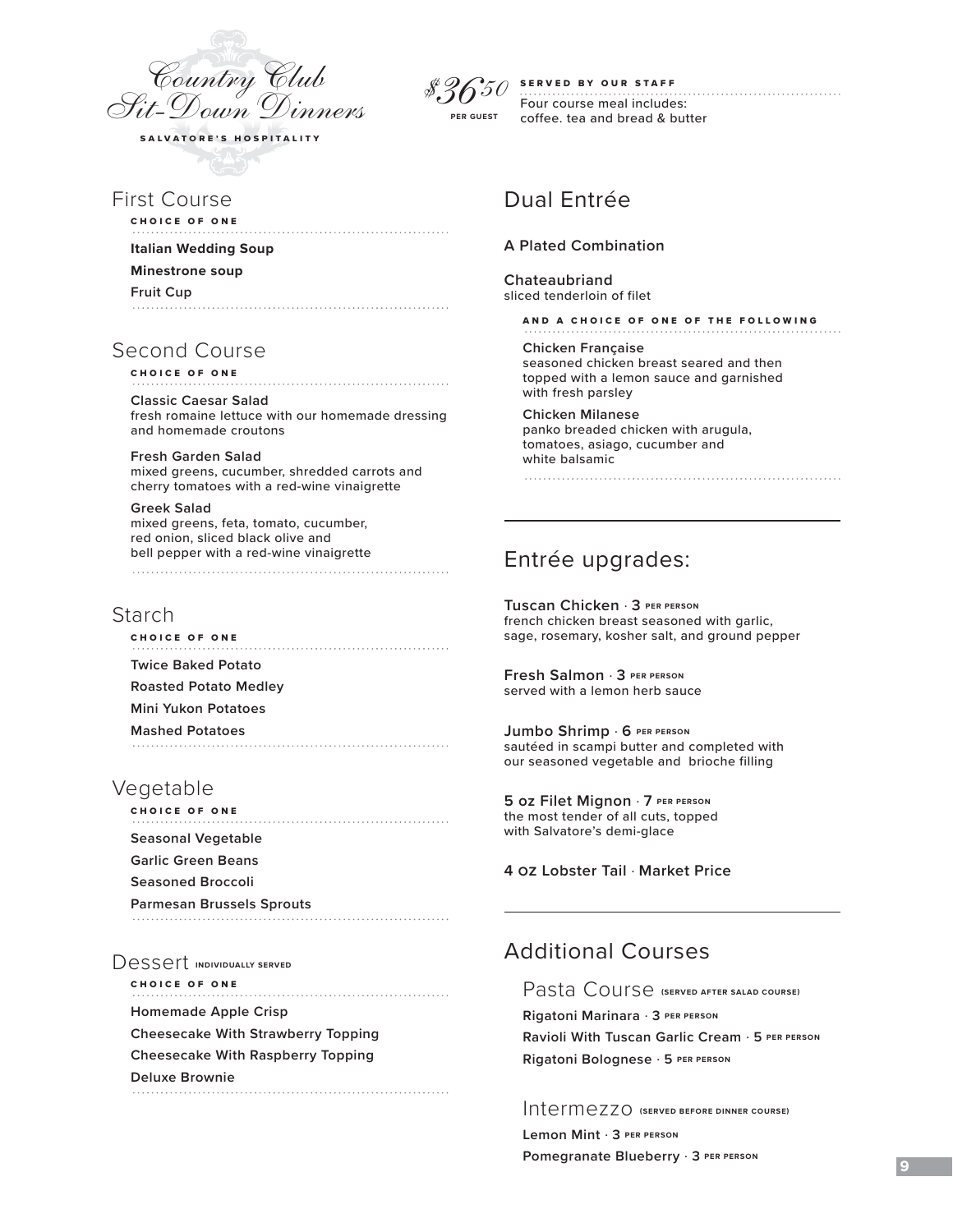



### MINIMUM GUARANTEE APPLIES includes: coffee and tea, bread and butter

First Course **INDIVIDUALLY SERVED**

### CHOICE OF ONE

**Italian Wedding Soup** 

**Minestrone soup**

**Fruit Cup** 

**Second Course INDIVIDUALLY SERVED** 

CHOICE OF ONE **Classic Caesar Salad** fresh romaine lettuce with our homemade dressing and homemade croutons

**Fresh Garden Salad**  mixed greens, cucumber, shredded carrots and cherry tomatoes with a red-wine vinaigrette

**Greek Salad**  mixed greens, feta, tomato, cucumber, red onion, sliced black olive and bell pepper with a red-wine vinaigrette 

### Buffet Includes

**Seasonal Vegetables**

**Mashed Potato**

**Italian Meatballs In Our House-Made Marinara**

**Baked Rigatoni**

**Chicken Selection** CHOICE OF ONE

**Chicken Francaise Chicken Milanese**

**Bourbon Chicken Chicken Parmigiana**

**Carving Station**

CHOICE OF ONE

**Top Round Of Beef With Horseradish And Au Jus**

**Roasted French Turkey**

Dessert **INDIVIDUALLY SERVED** 

CHOICE OF ONE

**Homemade Apple Crisp** 

**Cheesecake With Strawberry Topping**

**Cheesecake With Raspberry Topping**

**Deluxe Brownie**

# Enhancements

Soup Course upgrade to replace current soup

**Butternut Squash** . **2.50 PER PERSON** 

**Sun Dried Tomato Ditalini** . **2.50 PER PERSON**

Salad Upgrade to replace current salad

**Vermont Salad** . **3** PER PERSON sharp cheddar cheese, baby greens, candied pecans, fresh apples and dried cherries, tossed in Vermont maple dressing

**Caprese** . **3** PER PERSON fresh mozzarella, sliced tomato, basil and balsamic

Upgraded Carving Station

entree selection will replace top round of beef

**Prime Rib** . **6 PER PERSON**

**Rack of Lamb** . **6 PER PERSON**

**Beef Tenderloin** . **9 PER PERSON**

Additional Meat Selections each entree selection will be added to your buffet presentation

**Broiled White Fish** . **3.50 PER PERSON** served with a white wine butter sauce

**Tuscan Chicken** . **6 PER PERSON** french chicken breast seasoned with garlic, sage, rosemary, kosher salt and ground pepper

**Fresh Salmon** . **6 PER PERSON** served with a lemon herb sauce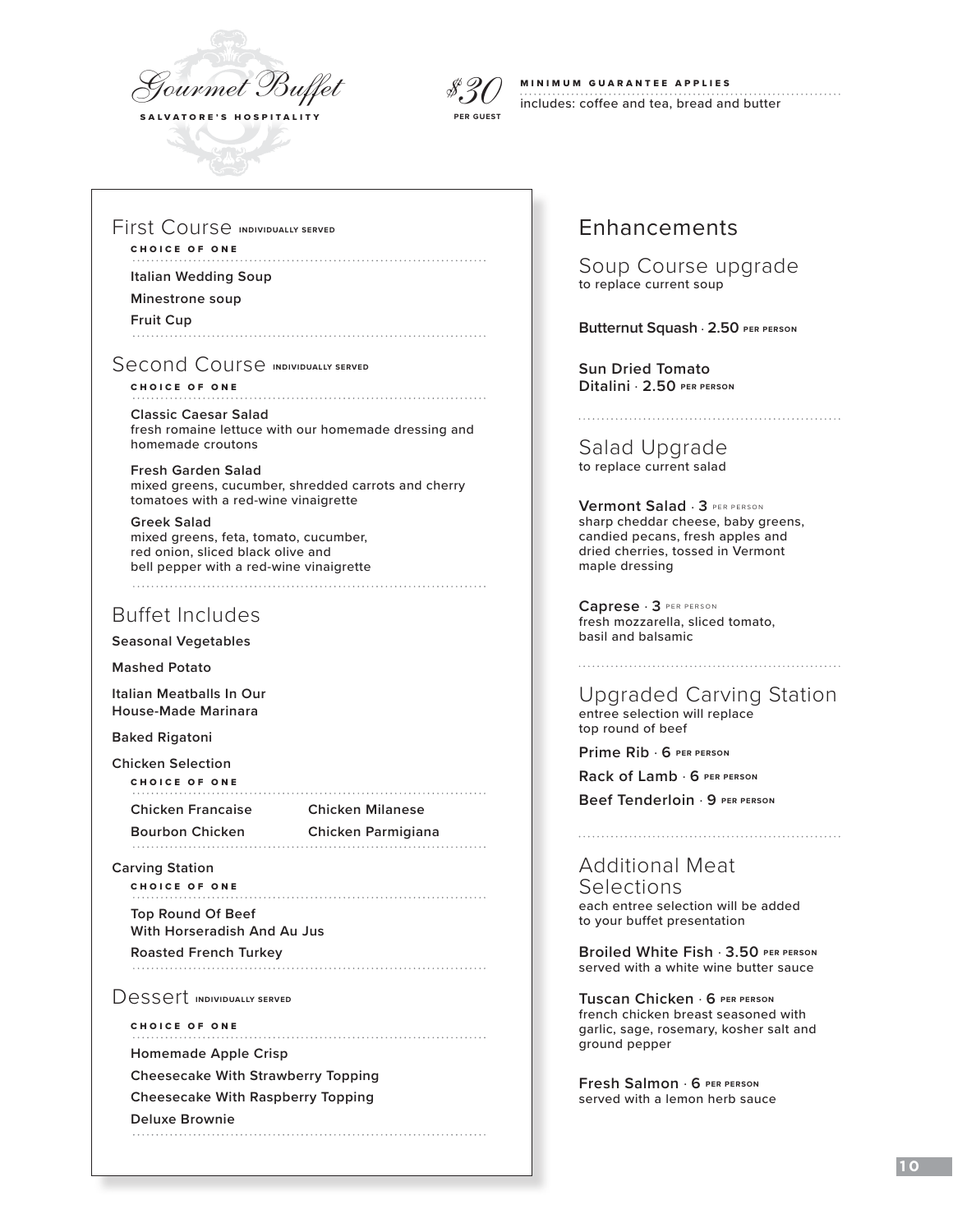



### MINIMUM GUARANTEE APPLIES Includes: coffee and tea, bread and butter

First Course **INDIVIDUALLY SERVED**

### CHOICE OF ONE

**Italian Wedding Soup** 

**Minestrone soup**

**Fruit Cup** 

Second Course **INDIVIDUALLY SERVED** 

CHOICE OF ONE **Classic Caesar Salad** fresh romaine lettuce with our homemade dressing and homemade croutons

**Fresh Garden Salad**  mixed greens, cucumber, shredded carrots and cherry tomatoes with a red-wine vinaigrette

**Greek Salad**  mixed greens, feta, tomato, cucumber, red onion, sliced black olive and bell pepper with a red-wine vinaigrette 

# Buffet Includes

**Roasted Marinated Vegetables:**  Eggplant, Yellow Squash And Bell Pepper, Hummus And Pita

**Seasonal Vegetables**

**Twice Baked Potato**

**Italian Sausage With Peppers And Onions**

**Tuscan Chicken**

**Pasta Station**

CHOICE OF TWO

**Baked Rigatoni** 

**Farfalle Fra Diavlo**

**Rigatoni With Garlic Cream**

**Three Cheese Baked Macaroni**

**Carving Station** 

**Beef Tenderolin**

Dessert **INDIVIDUALLY SERVED** 

CHOICE OF ONE

**Homemade Apple Crisp** 

**Cheesecake With Strawberry Topping**

**Cheesecake With Raspberry Topping**

**Deluxe Brownie** 

# Enhancements

Soup Course upgrade to replace current soup

**Butternut Squash** . **2.50 PER PERSON** 

**Sun Dried Tomato Ditalini** . **2.50 PER PERSON**

Salad Upgrade to replace current salad

**Vermont Salad** . **3** PER PERSON sharp cheddar cheese, baby greens, candied pecans, fresh apples and dried cherries, tossed in Vermont maple dressing

**Caprese** . **3** PER PERSON fresh mozzarella, sliced tomato, basil and balsamic

### Additional Meat Selections each entree selection will be added to your buffet presentation

**Broiled White Fish** . **3.50 PER PERSON** served with a white wine butter sauce

**Fresh Salmon** . **6 PER PERSON** served with a lemon herb sauce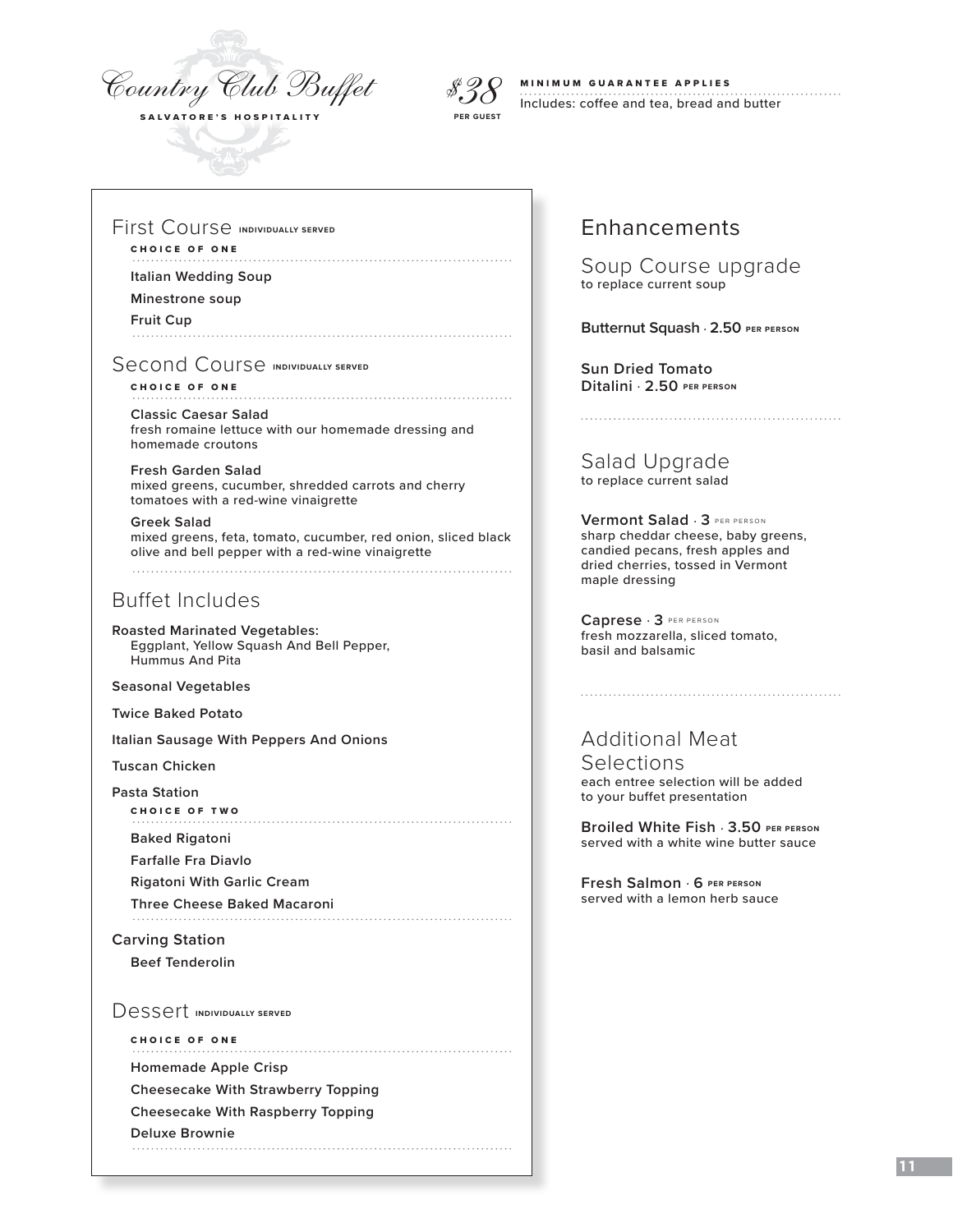



### MINIMUM GUARANTEE APPLIES

Includes: coffee, tea and soda, bread and butter

# Hors D'oeuvre Display

#### CHOICE OF ONE

#### **Bruschetta Bar**

Salvatore's olive tapenade, classic bruschetta and caprese bruschetta served with baked brie, crostini and fresh Italian bread

#### **Crudités Display**

celery, carrots, zucchini, yellow squash, red pepper and broccoli served with our roasted vegetable dip, garlic hummus and pita

# Dinner Service

### Soup

CHOICE OF ONE **Italian Wedding Soup Minestrone soup Fruit Cup**

### Salad

### CHOICE OF ONE

**Classic Caesar Salad** fresh romaine lettuce with our homemade dressing and homemade croutons

**Fresh Garden Salad**  mixed greens, cucumber, shredded carrots and cherry tomatoes with a red-wine vinaigrette

**Greek Salad**  mixed greens, feta, tomato, cucumber, red onion, sliced black olive and bell pepper with a red-wine vinaigrette

# Buffet Includes

**Seasonal Vegetables**

**Mashed Potato** 

**Baked Rigatoni**

**Italian Meatballs In Our House-Made Marinara**

**Chicken Selection**

CHOICE OF ONE 

**Chicken Francaise Chicken Milanese**

**Bourbon Chicken Chicken Parmigiana**

**Carving Station**

CHOICE OF ONE

**Top Round Of Beef With Roasted French Turkey Horseradish And Au Jus**

#### Dessert Your wedding cake cut and served to your guests with coffee and tea

 Late Night Station displayed 60 minutes after dinner

CHOOSE ONE

**The Cookie Jar**

**Hot Pretzel Station** 

# Beverage Service

 **Four Hour Regular Bar Package** extended bar service to head table throughout dinner

**Salvatore's Champagne Parade** with champagne toast for all of your guests

**Wine With Dinner**

a selection of 2 Italian | Prime signature wines served with dinner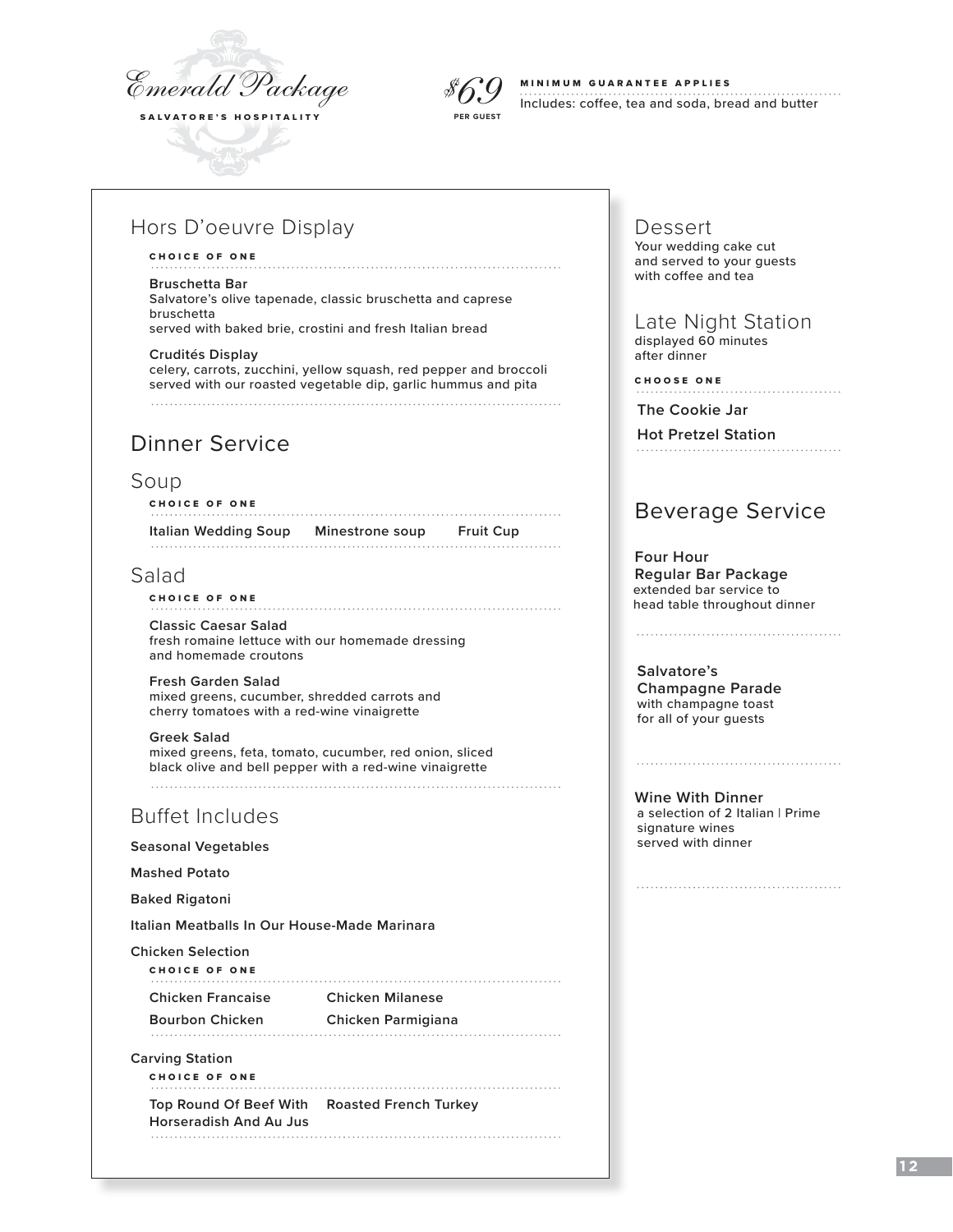# *Radiant Wedding Package*

SALVATORE'S HOSPITALITY



# MINIMUM GUARANTEE APPLIES

Includes bread and butter service

### Hors D'oeuvre Display

### CHOICE OF ONE

**Imported And Domestic Cheese** a variety of 3 cheeses selected by our chef, displayed | with crackers,and rostini

**Seasonal Fresh Fruit** seasonal fruit and berries served with our cannoli yogurt dip

# Dinner Service

### Soup

CHOICE OF ONE

**Italian Wedding Soup Minestrone soup Fruit Cup**

### Salad

CHOICE OF ONE

**Classic Caesar Salad** fresh romaine lettuce with our homemade dressing and homemade croutons

**Fresh Garden Salad**  mixed greens, cucumber, shredded carrots and cherry tomatoes with a red-wine vinaigrette

**Greek Salad**  mixed greens, feta, tomato, cucumber, red onion, sliced black olive and bell pepper with a red-wine vinaigrette

# Dual Entrée

A Plated Combination of sliced tenderloin of filet

and one of the following

#### CHOICE OF ONE

**Chicken Française** seasoned chicken breast seared and then topped with a lemon sauce and garnished with fresh parsley

**Chicken Milanese**  panko breaded chicken with arugula, tomatoes, asiago, cucumber and white balsamic 

### Starch

CHOICE OF ONE

**Twice Baked Potato Roasted Potato Medley**

**Mini Yukon Potatoes Mashed Potatoes**

# Vegetable

CHOICE OF ONE

**Seasonal Vegetable Garlic Green Beans**

**Seasoned Broccoli Parmesan Brussels Sprouts**

Dessert Your wedding cake cut and served to your guests with coffee and tea

# Beverage Service

 **Four Hour Regular Bar Package** extended bar service to head table throughout dinner

#### **Salvatore's Champagne Parade** with champagne toast for all of your guests

**Wine With Dinner** a selection of 2 Italian | Prime signature wines served with dinner

### **Late Night Station**

 displayed 60 minutes after dinner CHOOSE ONE

**Cider & Donuts Pizza Party**

# Entrée Upgrades

**Tuscan Chicken** . **3 PER PERSON** french chicken breast seasoned with garlic, sage, rosemary, kosher salt, and ground pepper

**Jumbo Shrimp** . **6 PER PERSON** sautéed in scampi butter and completed with our seasoned vegetable and brioche filling

**5 oz Filet Mignon** . **7 PER PERSON** the most tender of all cuts with Salvatore's demi-glace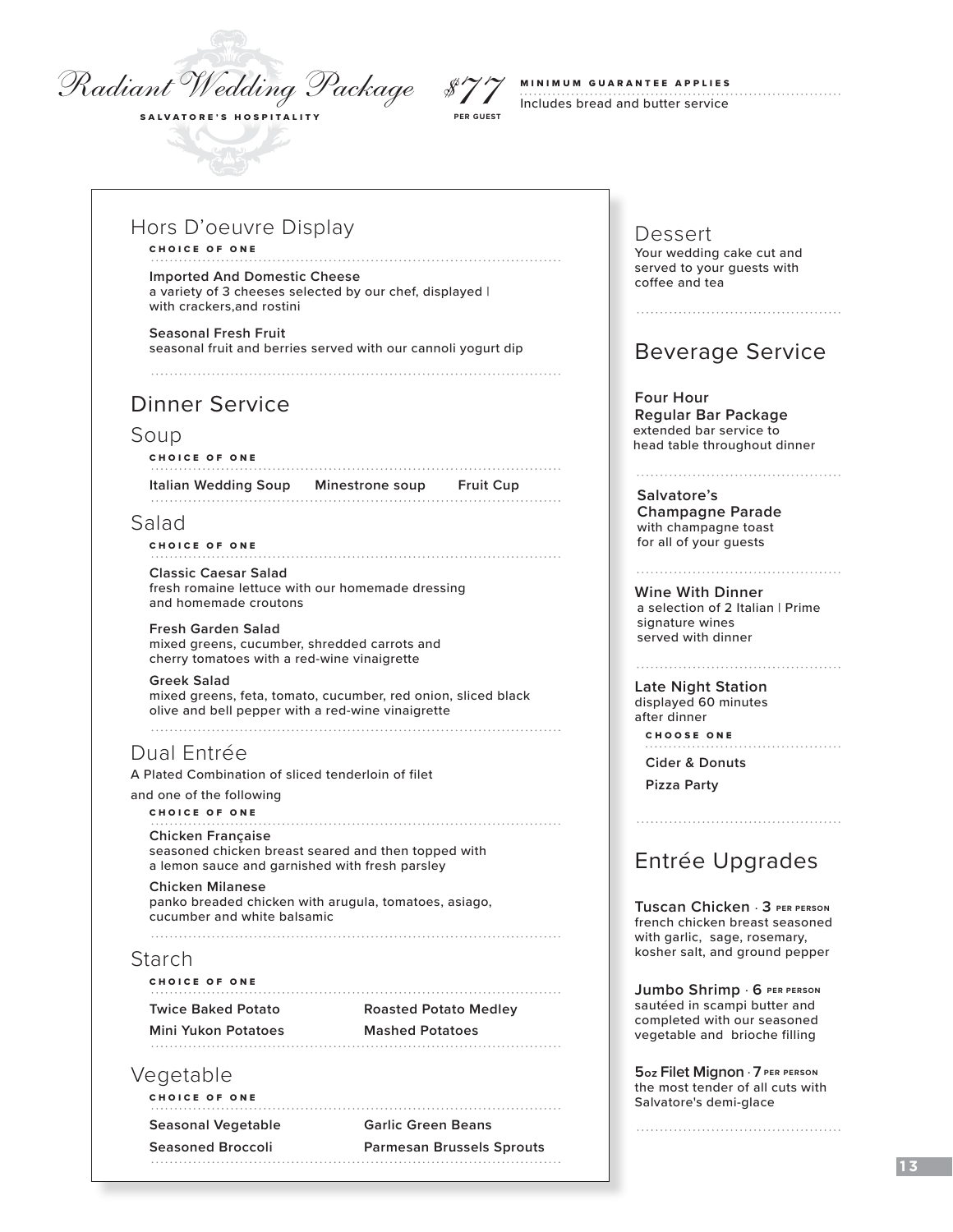

# *\$99*

#### MINIMUM GUARANTEE APPLIES

Includes: coffee, tea and soda, bread and butter **PER GUEST**

### Hors D'oeuvre Display

#### CHOICE OF ONE

**Imported And Domestic Cheese With Seasonal Fresh Fruit**

**Italian Charcuterie**

### Passed Hors D'oeuvres

CHOICE OF TWO

**Stuffed Mushroom Caps Loaded Baked Potato Bites**

**Roasted Garlic Hummus Cups Beef On Weck Crostini**

**Baguette With Brie, Pear Peppered Cranberry And**

**And Balsamic Goat Cheese On Wheatberry** 

# Dinner Service

includes bread and butter service

### First Course

CHOICE OF ONE **Italian Wedding Soup Minestrone Soup Fresh Fruit Cup**

# Second Course

CHOICE OF ONE

### **Vermont Salad**

sharp cheddar, baby greens, candied pecans, fresh apples and dried cherries, tossed in Vermont maple dressing

#### **Caprese Salad** fresh mozzarella, sliced tomato, basil and balsamic

### Intermezo

CHOICE OF ONE **Lemon Mint Sorbet Pomegranate Blueberry Sorbet**

Dual Entrée

A Plated Combination of 5 oz filet mignon and one of the following CHOICE OF ONE

#### 

**Chicken Française** seasoned chicken breast seared and then topped with a lemon sauce and garnished with fresh parsley

#### **Chicken Milanese**  panko breaded chicken with arugula, tomatoes, asiago, cucumber and white balsamic

### Starch

CHOOSE ONE **Twice Baked Potato Roasted Potato Medley Mini Yukon Potatoes Mashed Potatoes**

### Vegetable

CHOOSE ONE

**Seasonal Vegetable**

**Garlic Green Beans**

**Seasoned Broccoli**

**Parmesan Brussels Sprouts**

### Dessert

 your wedding cake cut and served to your guests with coffee and tea

### Late Night Station

 displayed 60 minutes after dinner CHOOSE ONE

**Cider & Donuts**

**Pizza Party**

# Beverage Service

 **Four Hour Regular Bar Package** extended bar service to head table throughout dinner

**Salvatore's Champagne Parade** with champagne toast for all of your guests

**Wine With Dinner** a selection of 2 Italian | Prime signature wines served with dinner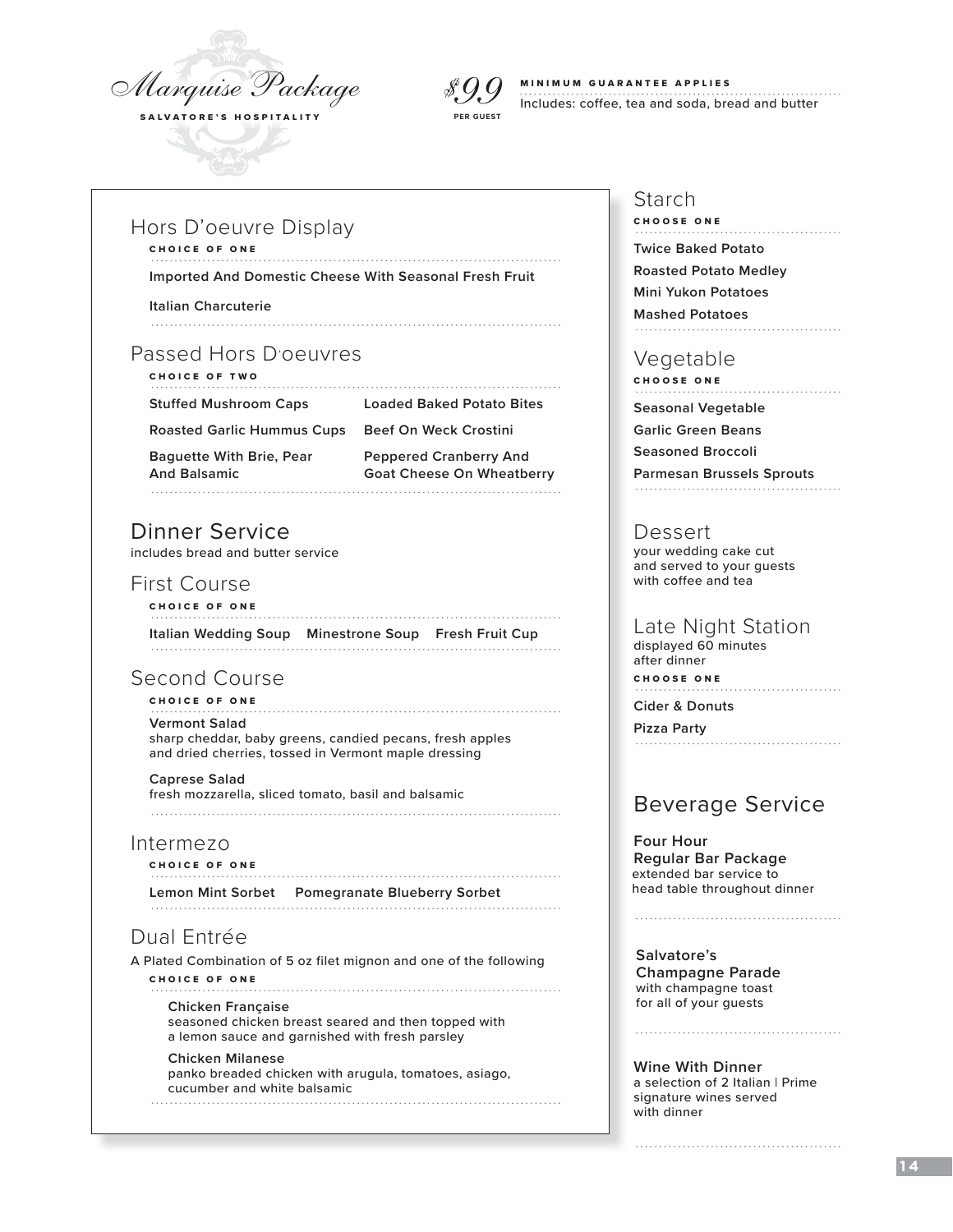

*\$39* **PER GUEST**

#### MINIMUM OF 50 GUESTS

Available Sunday — Thursday

Open Bar Two hour regual bar package

Imported And Domestic Cheese a variety of 3 cheeses selected by our chef and displayed with crackers and crostini displayed upon arrival

# Stations & Hors D'oeuvres

displayed for one hour

CHOICE OF ONE

**Steak in the Grass station** tenderloin, sauteed with seasoned spinach served on a Costanzo roll

**Roasted French Turkey Carving Station** served with cranberry mayo, gravy, stone grain mustard, mini brioche and Costanzo roll

# Pasta Station

CHOICE OF TWO

**Baked Rigatoni** 

**Farfalle Fra Diavlo**

**Tuscan Garlic Cream**

**Three Cheese Baked Macaroni**

Caesar Salad Station

romain lettue, parmagian cheese and croutons with our famous caesar dressing

# Displayed Hors D'oeuvres

- CHOICE OF FOUR
- **Crumbled Meatball Flatbread**

**Caramelized Bleu Flatbread**

**Vegetable Flatbread**

**Artichokes Francaise**

**Stuffed Mushrooms**

**Chicken Kabobs**

**Steak Kabobs**

# Dessert Stations

served with regular & decaf coffee and tea

**The Cookie Jar** . **4.50 PER PERSON** chocolate chip cookies, peanut butter cookies, m&m cookies and brownie bites

**Signature Sweets Table** . **7 PER PERSON** a variety of Salvatore's favorite desserts including mini cannoli, cheesecake squares, dessert cups, lemon bars and more!

**Cider & Donuts** . **6 PER PERSON** hot apple cider with a variety of Paula's doughnut holes

**Carnival Delight** . **8 PER PERSON** hot funnel cakes with vanilla ice cream, chocolate sauce, caramel sause, whipped cream, sprinkles and chocolate shavings served with oreo popcorn and caramel popcorn.

# Enhance Your Stations:

**Hors D, Oeuvres** . **5 PER PERSON** each add-on hour

**Open Bar** . **3 PER PERSON ( PER HOUR )** each add-on hour

**Additional stations listed on page 16**

**Additional Hors D'oeurvres listed on page 5**

**Additional Sweet stations listed on page 17**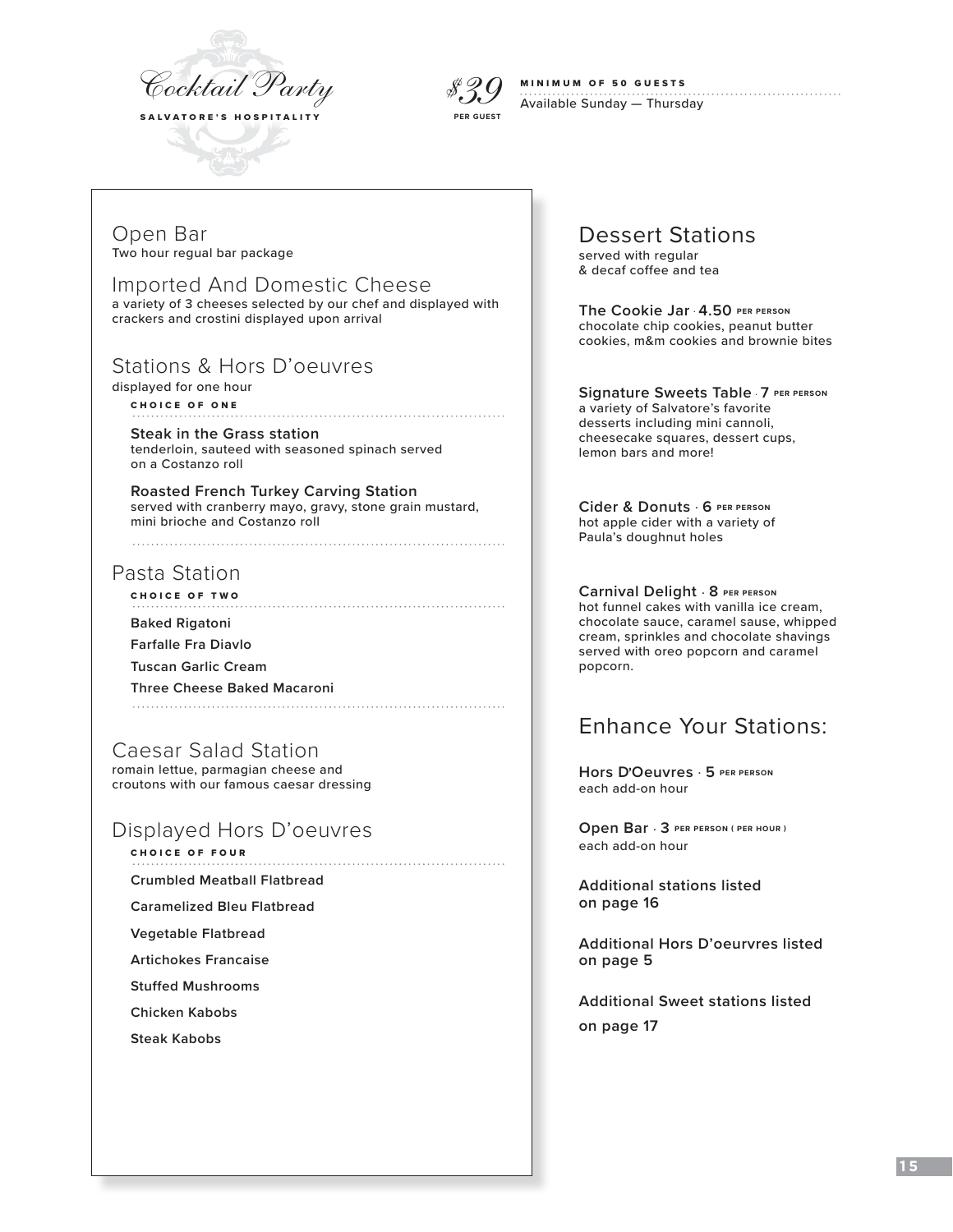

#### MINIMUM OF 50 GUESTS

Choose minimum of 3 stations All stations are displayed for 90 minutes.

**Salad Station** . **7 PER PERSON**  choose a variety of 2 salads to be displayed on small plates and served to your guests

CHOICE OF TWO SALADS:

**Classic Caesar Salad** fresh romaine lettuce with our homemade dressing and homemade croutons

**Fresh Garden Salad** mixed greens, cucumber, shredded carrots and cherry tomatoes with a red-wine vinaigrette

**Seasonal Fruit Cup**  seasonal fresh fruit and berries

**Greek Salad** — upgrade \$2.00 **PER PERSON** mixed greens, feta, tomato, cucumber, red onion, sliced black olives and bell peppers with a red-wine vinaigrette

**Vermont Salad** — upgrade \$3.00 **PER PERSON** baby greens, sharp cheddar, candied pecans, fresh apples and dried cherries with a Vermont maple dressing

#### **Mediterranean Station** . **9 PER PERSON**

chicken kabobs, steak kabobs, roasted vegetables, served with hummus and pita

**Loaded Mashed Potato Station** . **7 PER PERSON** puree of potatoes accompanied with sour cream, cheddar cheese, whipped butter, bacon and chives

#### **Pasta Station** . **8.50 PER PERSON** made to order ade to order and served to your guests with homemade garlic bread

CHOICE OF TWO

**Baked Rigatoni**

**Farfalle Fra Diavlo**

**Tuscan Garlic Cream**

**Baked Macaroni & Cheese**

**Ravioli With Garlic Cream — upgrade \$5.00 PER PERSON**

**Rigatoni Bolognese — upgrade \$5.00 PER PERSON**

**Raw Bar** . **24 PER PERSON**

**Jumbo Shrimp Cocktail — 1 PER PERSON**  with lemons and cocktail sauce

**Oysters With Mignonette Sauce — 1 PER PERSON** 

**King Crab With Butter — 1 PER PERSON** 

**— add 3 oz lobster tails** . **(MARKET PRICE)**

**Salvatore's Station** . **9 PER PERSON** our signature steak in the grass sandwiches made to order served with artichokes francaise

**Slider Station** . **9 PER PERSON** your customized selection of 2 sliders to be plated and served to your guests.

CHOICE OF THREE STATIONS

**Beef on Weck** sliced roast beef with horseradish cream on kimmelweck

**Mini Chicken Parm** an Italian classic on a slider

**Prime Rib French Dip** thin sliced prime rib, provolone cheese, horseradish cream

**BBQ Pork** seasoned pork on mini brioche

#### **Gourmet Flatbread Station** . **7 PER PERSON**

CHOICE OF TWO FLATBREADS

**Our Margarita** fresh mozzarella, red sauce, basil

**Caramelized Bleu** olive oil, caramelized onions, crumbled bleu cheese mascarpone cheese, parsley

**Crumbled Meatball** meatball, parsley, fresh mozzarella, red sauce, arugula

#### **Carving Stations**

**Cedar Plank Salmon** . **10 PER PERSON** fresh salmon, seasoned and grilled on cedar plank

**Rack Of Lamb** . **10 PER PERSON** served with milk & honey sauce and minted sea salt

**Prime Rib** . **11 PER PERSON** perfectly seasoned and served with au jus and fresh Costanzo rolls

**Roasted French Turkey** . **7 PER PERSON** with cranberry mayo, gravy, stone grain mustard, mini brioche and Costanzo rolls

**Beef Tenderloin** . **13 PER PERSON** seasoned tenderloin, bordelaise sauce, mini brioche and Costanzo rolls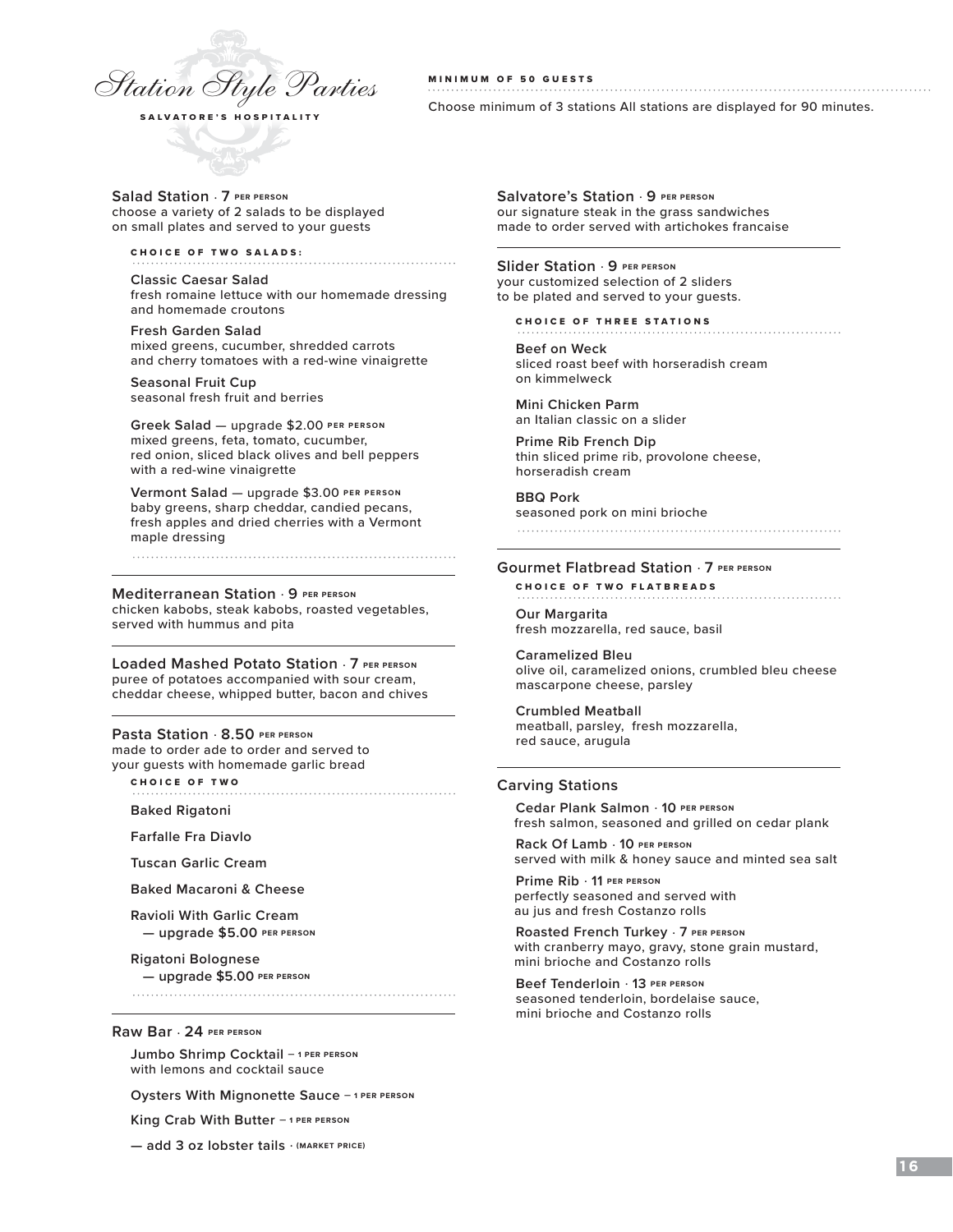*Late Night Stations* SALVATORE'S HOSPITALITY

served with regular and decaf coffee and tea

**The Cookie Jar** . **4.50** PER PERSON chocolate chip cookies, peanut butter cookies, m&m cookies and brownie bites

**Signature Sweets Table** . **7** PER PERSON a variety of Salvatore's favorite desserts including mini cannoli, cheesecake squares, dessert cups, lemon bars and more!

**Cider & Donuts** . **6** PER PERSON hot apple cider with a variety of Paula's doughnut holes

**Carnival Delight** . **8** PER PERSON hot funnel cakes with vanilla ice cream, chocolate sauce, caramel sause, whipped cream, sprinkles and chocolate shavings served with oreo popcorn and caramel popcorn

**Hot Pretzels Station** . **5.50** PER PERSON soft pretzels with honey mustard sauce and cheese dip

**Pizza Party** . **6** PER PERSON margherita and crumbled meatall flatbreads served with carrots celery and bleu cheese

**Beef On Weck Bar** . **6** PER PERSON roast beef served with kimmelweck rolls, accompanied with au jus and horseradish and french fries served with ketchup and mustard

**Nacho Bar** . **4.5** PER PERSON nachos served with nacho cheese, salsa, black olives and jalapeno's

coffee station provided later in the evening with desserts and our coffee **up to 150 people** . **100**

**150 - 250 people** . **150**

**over 250 people** . **200**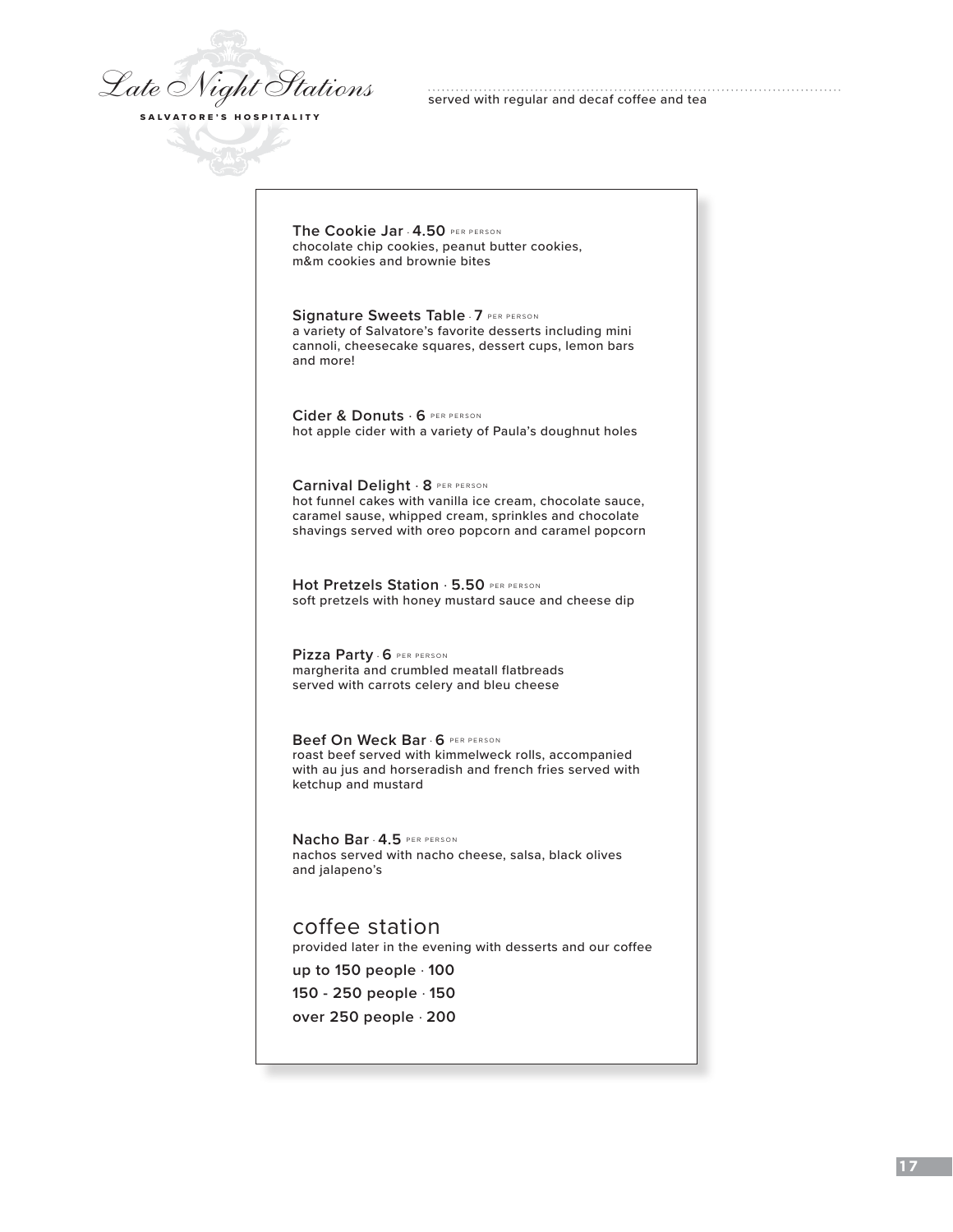

# Salad

**Vermont Salad** . **3** PER PERSON sharp cheddar cheese, baby greens, candied pecans, fresh apples and dried cherries, tossed in Vermont maple dressing

**Caprese** . **3** PER PERSON fresh mozzarella, sliced tomato, basil and balsamic

# Soup

**Butternut Squash** . **2.50** PER PERSON **Sun Dried Tomato Ditalini** . **2.50** PER PERSON

# Pasta

**Rigatoni Bolognese** . **5** PER PERSON slow cooked beef, pork and pancetta served with rigatoni

**Ravioli With Tuscan Garlic Cream**  $\cdot$  **5 PER PERSON** four cheese garlic cream sauce with ravioli

# Vegetables

**Vegetable Medley Bundles** . **3.50** PER PERSON red pepper, asparagus, zucchini and squash displayed and tied with a scallion

**Grilled Asparagus** . **3** PER PERSON seasoned and grilled

# Friday & Sunday Events

**Receive a 10% Discount** must include dinner with 4 hour open bar package 100 person minimum (not valid in December)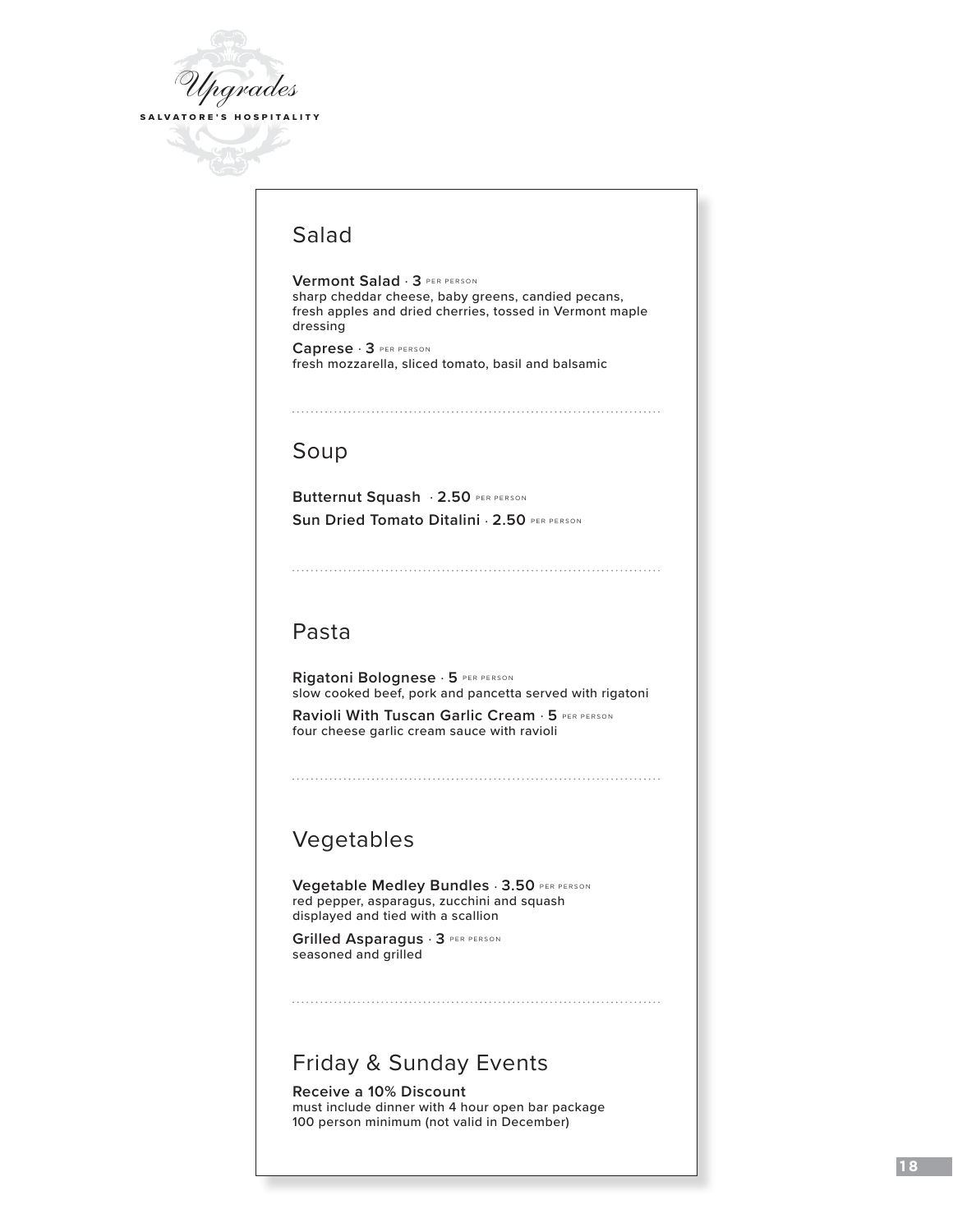

### **terms of agreement**

- 1. The quotation herein is subject to a proportionate increase to meet increased cost of foods, beverages and other increase in present commodity prices, labor costs, taxes or currency values. Quotations cannot be guaranteed until the year of the function.
- 2. Salvatore's Italian Gardens recognizes it has a responsibility to provide our guests an environment conducive to warm social gatherings. As a service of alcoholic beverages relates to this activity, we believe our responsibility is to maintain this environment. We allow a maximum of 5 hours of any bar.
- 3. Full payment shall be made in the form of a certified check or bank draft the day before the function. Credit card payment is not accepted unless approved by Salvatore's Italian Gardens. A processing fee will be added to all credit card payments greater than \$2,000.
- 4. An estimated number of guests attending your function must be given 15 days prior to the event. If your event requires assigned seating, we will provide you with a room layout at this time.
- 5. The final, guaranteed number of guests attending the function must be given 8 days prior to the event. Once we have received this number we will provide you with an estimated balance.
- 6. You are responsible for the guaranteed number of guests. If your attendance is greater, you are then responsible for the total number served. We can accommodate a maximum of 5% over the guaranteed count.
- 7. Tax Exempt Organizations must present the tax exempt certificate prior to the day of event. Payment must be made with a check that matches the name of the tax exempt organization.
- 8. In the event of a cancellation, 50% of your deposit will be refunded ONLY if we can schedule another party of similar value for that specific date and ballroom.
- 9. No confetti or bubbles allowed! \$200.00 charge will be added to your bill.
- 10. Sales Tax (8.75%) and an Administration Charge (20%) will be added to your bill. The Administration Charge is not a gratuity of tip. This is not distributed to the employees providing your service. The Administration Charge will be retained by Salvatore's Italian Gardens to pay competitive wages and enhance amenities.
- 11. People arriving late for dinner will only be served the course being served and remaining courses.
- 12.In an effort to accommodate all of our groups, we reserve the right to change the function room stated on your event contract should your projected attendance fall below the original estimate.
- 13.The week prior to your event, all communication must be made via telephone. In an effort to make sure all event details are received we discourage email communication during the week leading up to your event.
- 14.Salvatore's is not responsible for decorations used at your event. Decorations or items used for your event must be picked up within 5 days of your event. After that time Salvatore's will donate or dispose of items remaining.
- 15.Salvatore's Italian Gardens is not responsible for setting up items rented from an out-side vendor. Additional charges may be applied to your invoice if your rental involves our staff to prepare for the set-up of the item(s) you rented and/or the clean-up the area once the item(s)are removed.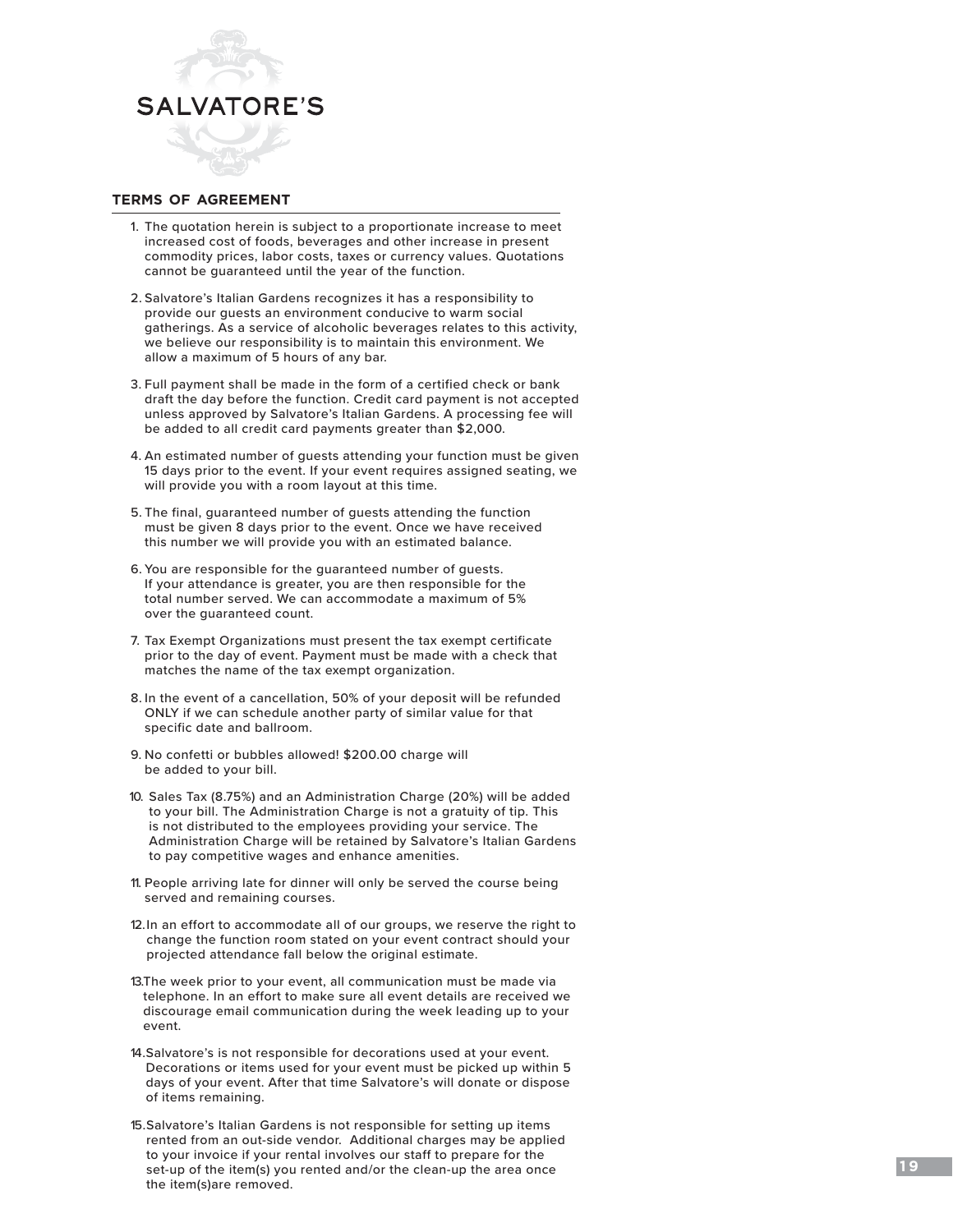

### **Thank you for considering Salvatore's Italian Gardens for your upcoming event.**

Salvatore's Italian Gardens provides an elegant atmosphere and experienced staff with a desire to provide you with an enjoyable, unique and successful event. Through the years, we have developed a number of guidelines and policies to assist you with your event planning and help us ensure that you will be completely satisfied. Please do not hesitate to contact us with any questions or concerns. We look forward to serving you and your guests.

#### **guidelines and policies**

#### **GENERAL INFORMATION:**

- Please advise your baker, DJ/Band and Florist that deliveries must be made the day of the event.
- Salvatore's assumes no responsibility for any items delivered or left on premise. All items will be removed the night of your event unless prior arrangements have been made with our banquet coordinators.
- We reserve the right to control music volume if it becomes necessary.
- Please notify us of any guests that have dietary restrictions. Advise your guests to notify their servers of their meal restrictions at the start of dinner.
- New York State Law does not permit smoking in this establishment.
- Price quotations cannot be guaranteed until the year of the event.
- The week prior to your event, all communication must be made via telephone. In an effort to make sure all event details are received and recognize we discourage email communication during the week leading up to your event.

#### **SEATING DIAGRAM / ATTENDANCE:**

- An estimated number of guests is due 15 days prior to your event. A guaranteed number is due 8 days prior.
- We suggest that all weddings assign guests to tables to ensure proper seating and organization.
- We will provide you with a seating diagram 15 days prior to your event. Please complete the seating chart (number of people at each table) and return it to us with your guaranteed number 8 days prior to event.
- Your guaranteed number is the basis of which you will be charged regardless of attendance. If your attendance is greater than your guarantee, you will be charged accordingly.
- We will provide service for up to 5% over the guaranteed number of guests.

#### **ONE DAY PRIOR**

- Any items that you would like us to set out for your event must be delivered to us between 9:30 am & 4:00 pm the day before your event.
- Please mark all boxes or containers with your name, date of the event and ballroom name.
- Please provide us with detailed written lists of instructions for these items.
- Our staff will set up the items according to your instructions.
- We will be happy to assist you in placing your *assembled* centerpieces on tables.
- Please remove all wrapping from candles that you would like us to setup.
- If you are using place cards, they must be alphabetized. Please do not fold.
- If you are having a head table, separate those place cards and include a list
- of the order you would like the cards to be arranged at the Head table.
- Please notify us of any last minute tables changes.